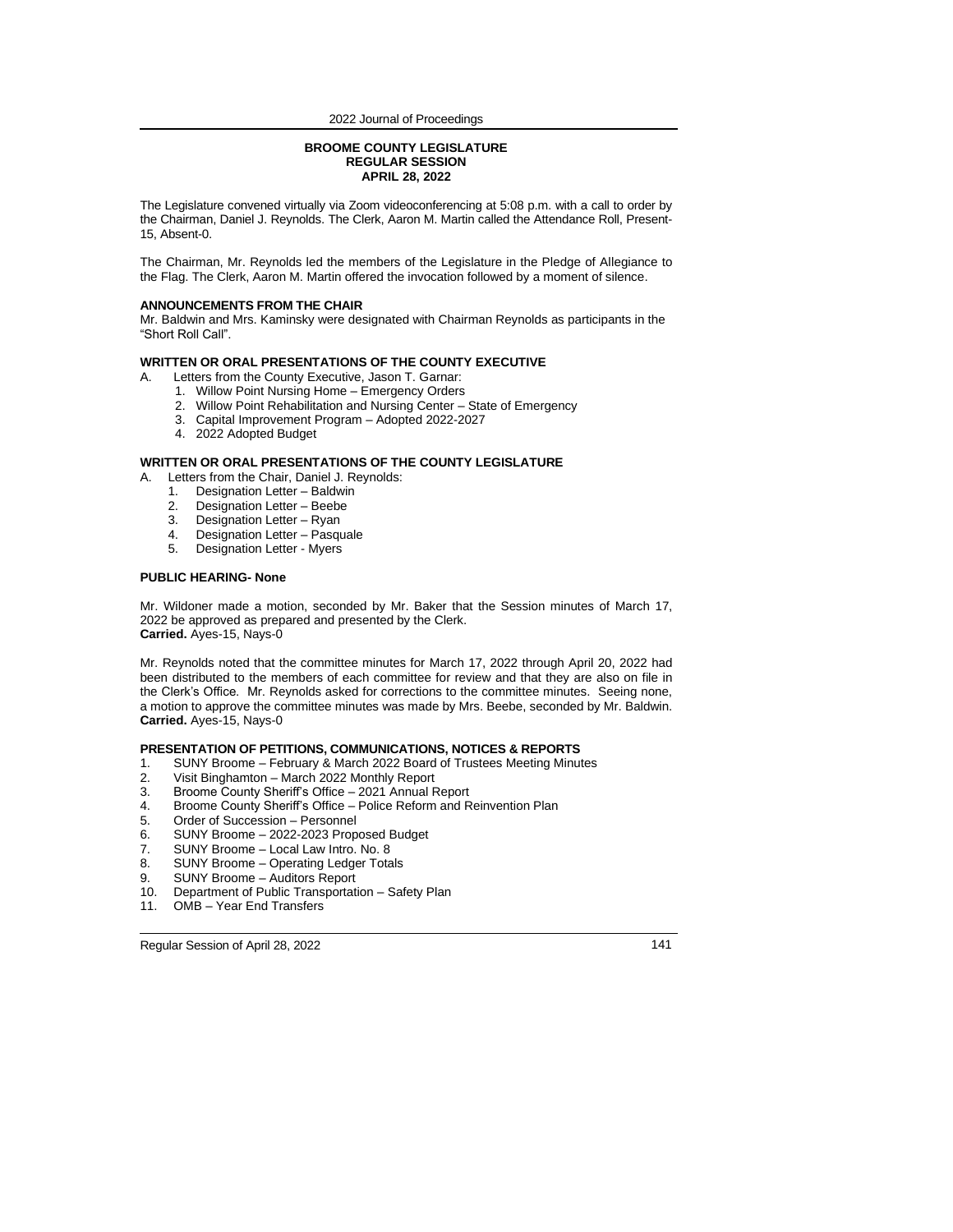- 12. Fiscal Status Report March 31, 2022
- 13. Soil and Water Conservation District March 15, 2022 Meeting Minutes

## **RESOLUTIONS RECALLED FROM A PREVIOUS SESSSION**

Mrs. Kaminsky made a motion, seconded by Mr. Weslar to recall Resolution 2022-128. **Motion to Recall carried.** Ayes-15, Nays-0

## **RESOLUTION NO. 2022-128 RESOLUTION AMENDING THE 2019 CAPITAL IMPROVEMENT PROGRAM**

Mrs. Kaminsky made a motion, seconded by Mr. Weslar to amend the Bond amount to \$65,000 and the Current Revenue amount to \$100,000 in the "TO" section. **Amendment carried.** Ayes-15, Nays-0 **Resolution as amended carried**. Ayes-15, Nays-0

# **RESOLUTIONS HELD OVER OR TABLED FROM A PREVIOUS SESSSION**

# **RESOLUTION NO. 2022-113**

By Personnel, Public Safety & Emergency Services and Finance Committees Seconded by Mr. Weslar **RESOLUTION AUTHORIZING A PERMANENT MERIT PAY STIPEND PROGRAM FOR THE OFFICE OF THE DISTRICT ATTORNEY**

Mrs. O'Brien made a motion, seconded by Mr. Weslar to Table the Resolution to the May regular Session .

**Motion to Table carried**. Ayes -15, Nays-0 **Carried**. Ayes-15, Nays-0

# **RESOLUTION NO. 137**

By Public Works & Transportation and Finance Committees Seconded by Mr. Baldwin<br>RESOLUTION AUTHORIZING AN AGREEMENT WITH THE CENTER FOR **RESOLUTION AUTHORIZING TRANSPORTATION AND THE ENVIRONMENT, INC. (CTE), FOR PROFESSIONAL SERVICES FOR THE DEPARTMENT OF PUBLIC TRANSPORTATION FOR 2022-2023**

WHEREAS, the Commissioner of Public Transportation requests authorization for an agreement with the Center for Transportation and the Environment, Inc. (CTE), for professional services for the Department of Public Works at a cost not to exceed \$433,000, for the period April 1, 2022 through December 31, 2023, and

WHEREAS, said services are necessary to provide professional services in regards to the purchase of Electric Buses*,* now, therefore, be it

RESOLVED, that this County Legislature hereby authorizes an agreement with the Center for Transportation and the Environment, Inc. (CTE), 730 Peachtree Street, Suite 450, Atlanta, Georgie 30308, for professional services*,* for the Department of Public Transportation for the period April 1, 2022 through December 31, 2023, and be it

FURTHER RESOLVED, that in consideration of said services, the County shall pay the Contractor an amount not to exceed \$433,000 for the term of the agreement, and be it

FURTHER RESOLVED, that the payments hereinabove authorized shall be made from budget line 31010105.6002208.3120044 (Motor Buses Class B), and be it

FURTHER RESOLVED, that the County Executive or his duly authorized representative is hereby empowered to execute any such agreements, documents, or papers, approved as to form by the Department of Law, as may be necessary to implement the intent and purpose of this Resolution.

**Carried**. Ayes-15, Nays-0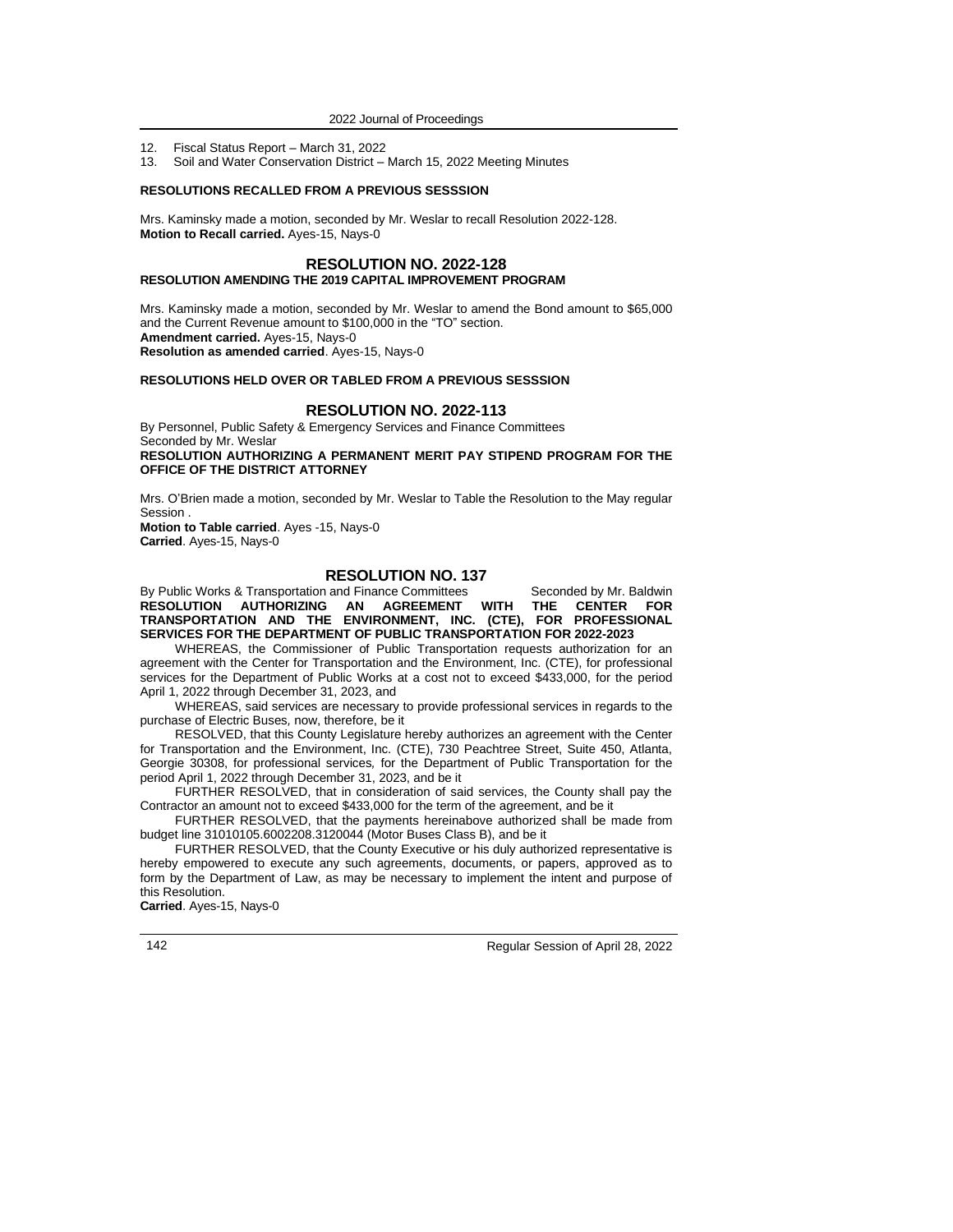**RESOLUTION NO. 138** By Economic Development, Education & Culture Committee Seconded by Mr. Baldwin **RESOLUTION CONFIRMING APPOINTMENTS TO MEMBERSHIP ON THE BROOME COUNTY ENVIRONMENTAL MANAGEMENT COUNCIL**

WHEREAS, Jason T. Garnar, County Executive*,* pursuant to the authority vested in him by Resolution 277 of 1971, Resolution 64 of 1973, Resolution 366 of 1976 and Resolution 341 of 1980 has duly designated and appointed the following named individuals to membership on the Broome County Environmental Management Council*,* for the terms indicated, subject to confirmation by this County Legislature:

|     | NAME<br>Eleanore Colton<br>132 Washington Street<br>Binghamton, NY 13901 | TERM EXPIRING<br>12/31/2023<br>New Appointment<br>(Member-At-Large)                 |  |  |  |
|-----|--------------------------------------------------------------------------|-------------------------------------------------------------------------------------|--|--|--|
|     | George Homsy<br>37 Court Street, Apt. 3W<br>Binghamton, NY 13901         | 12/31/2023<br>New Appointment<br>(Member-At-Large)                                  |  |  |  |
|     | Neyda Gilman<br>3861 Country Club Road<br>Endwell, NY 13760              | 12/31/2023<br>New Appointment<br>(Member-At-Large)                                  |  |  |  |
|     | Jessica Gorman<br>4169 Lucan Road<br>Liverpool, NY 13090                 | 12/31/2023<br>New Appointment<br>(Member-At-Large)                                  |  |  |  |
|     | Joseph Kovar<br>9 Wilson Lane<br>Bethpage, NY 11714                      | 12/31/2022<br>New Appointment<br>(Binghamton University Student Representative)     |  |  |  |
|     | Karina Guizano<br>25 Mountain Brook Drive<br>Vestal, NY 13850            | 12/31/2022<br><b>New Appointment</b><br>(Vestal High School Student Representative) |  |  |  |
| and | WHEREAS, it is desired at this time to confirm said appointments, and    |                                                                                     |  |  |  |

WHEREAS, Section 17-3 of the Broome County Charter & Code mandates that it shall be a requirement for membership on all boards of the County of Broome that each individual member be a resident of Broome County unless an exemption is granted by the Broome County Legislature, and

WHEREAS, the County Executive has submitted the nomination of Jessica Gorman and Joseph Kovar who are not residents of Broome County, and has requested an exemption of the residency requirement, and

WHEREAS, upon review of the County Executive's request, it is the desire of this Legislature to grant an exemption of the residency requirement for Jessica Gorman and Joseph Kovar, now, therefore, be it

RESOLVED, that this County Legislature grants an exemption for Jessica Gorman and Joseph Kovar and pursuant to the provisions of Resolution 277 of 1971, Resolution 64 of 1973, Resolution 366 of 1976 and Resolution 341 of 1980, hereby confirms the appointment of the above-named individuals to membership on the Broome County Environmental Management Council for the terms indicated, in accordance with their appointment by the County Executive. **Carried**. Ayes-15, Nays-0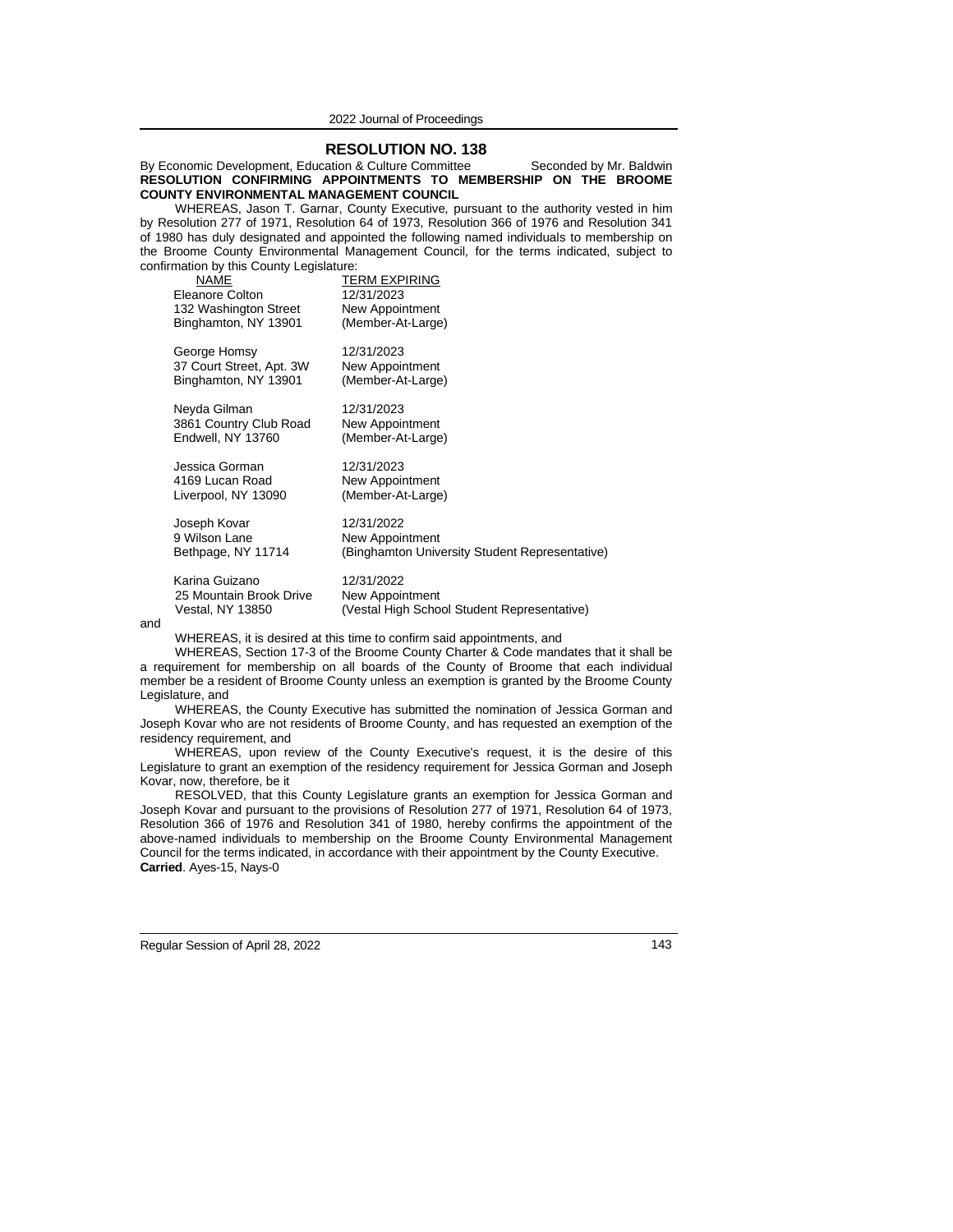## **RESOLUTION NO. 139**

By Economic Development, Education & Culture Committee Seconded by Mr. Baldwin **RESOLUTION WAIVING BOAT RENTAL FEES AT ALL BROOME COUNTY PARKS ON SATURDAY, JUNE 25, 2022 AND SUNDAY JUNE 26, 2022 DURING NEW YORK STATE FREE FISHING DAYS**

WHEREAS, the State of New York has designated the weekend of June  $25<sup>th</sup>$  and  $26<sup>th</sup>$  of 2022 as Free Fishing Days in the State of New York, and

WHEREAS, Broome County wishes to encourage people to visit its parks to take advantage of these free fishing days, and

WHEREAS, to help promote these days, the Parks Department will waive the rental fee for three hours for rowboats for those people who are fishing at Greenwood, Dorchester and Cole Parks on June 25 and 26, 2022, now, therefore, be it

RESOLVED, that this County Legislature hereby waives the rental fee for the first three hours of rowboats for people fishing at Greenwood, Dorchester and Cole Parks on June 25 and 26, 2022, and be it

FURTHER RESOLVED, that the County Executive or his duly authorized representative is hereby empowered to execute any such agreements, documents, or papers, approved as to form by the Department of Law, as may be necessary to implement the intent and purpose of this Resolution.

**Carried**. Ayes-15, Nays-0

## **RESOLUTION NO. 140**

By Economic Development, Education & Culture and Finance Committees Seconded by Mr. Baldwin

**RESOLUTION AUTHORIZING ACCEPTANCE OF THE ADULT LITERACY/WORKFORCE DEVELOPMENT PROGRAM GRANT FOR THE BROOME COUNTY PUBLIC LIBRARY, ADOPTING A PROGRAM BUDGET AND AUTHORIZING AN AGREEMENT WITH LITERACY VOLUNTEERS OF BROOME-TIOGA COUNTIES TO ADMINISTER SAID PROGRAM FOR 2022**

WHEREAS, the Director of the Public Library requests authorization to accept an Adult Literacy/Workforce Development Program Grant, to adopt a program budget in the amount of \$4,000 and to enter into an agreement with Literacy Volunteers of Broome-Tioga Counties to administer said program for the period February 10, 2022 through June 30, 2022*,* and

WHEREAS, said program will support 16 basic computer classes and the purchase of 3 laptop computers, therefore, be it

RESOLVED, that this County Legislature hereby authorizes and approves acceptance of \$4,000 from the Four County Library System, 304 Clubhouse Road, Vestal, New York 13850 for the Public Library's Adult Literacy/Workforce Development Program Grant for the period February 10, 2022 through June 30, 2022, and be it

FURTHER RESOLVED, that this County Legislature hereby approves and adopts the program budget annexed hereto as Exhibit "A" in the total amount of \$4,000, and be it

FURTHER RESOLVED, that this County Legislature hereby authorizes an agreement with Literacy Volunteers of Broome-Tioga Counties, 185 Court Street, Binghamton, New York 13901 to administer said program grant, for the period February 10, 2022 through June 30, 2022, and be it

FURTHER RESOLVED, that in consideration of said services, the County shall pay the Contractor an amount not to exceed \$4,000 for the term of the agreement, and be it

FURTHER RESOLVED, that the payments hereinabove authorized shall be made from budget line 40000008.6004570.4010029.3151 (Instructor Services), and be it

FURTHER RESOLVED, that the County Executive or his duly authorized representative is hereby empowered to execute any such agreements, documents, or papers, approved as to form by the Department of Law, as may be necessary to implement the intent and purpose of this Resolution, and be it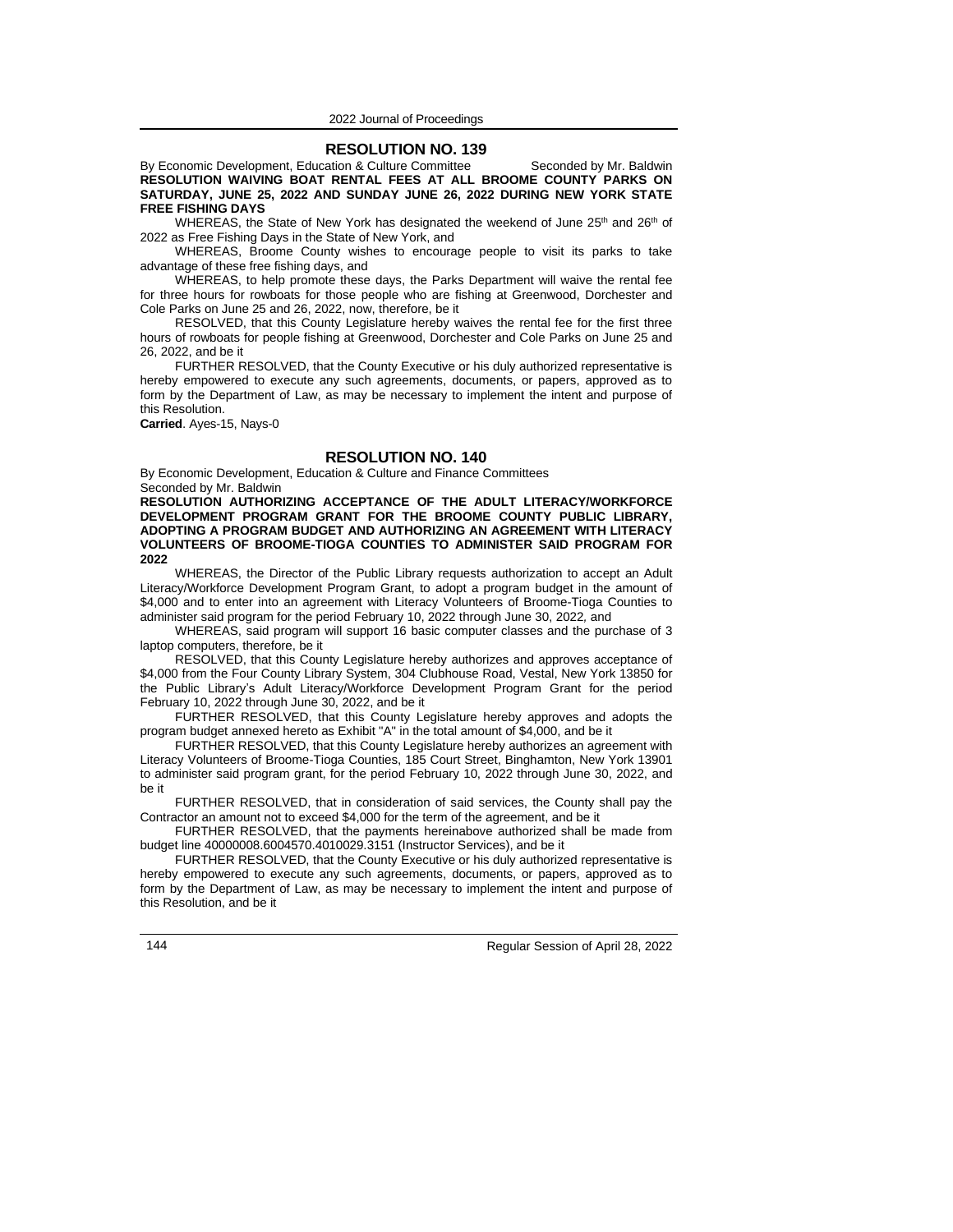FURTHER RESOLVED, that the County Executive or his duly authorized representative is hereby empowered (with the approval of the grantor agency) to reduce the time period of the grant provided there is no change in the grant budget or extend the terms of the grant agreement for the purpose of expending any unexpended grant funds, and be it

FURTHER RESOLVED, that the County Executive or his duly authorized representative are hereby authorized to make any transfers of funds required within this grant budget provided that employee head count is not increased, the County's contribution is not increased, and the salary rate or salary total for a position is not changed. **Carried**. Ayes-15, Nays-0

## **RESOLUTION NO. 141**

By Economic Development, Education & Culture and Finance Committees Seconded by Mr. Baldwin

## **RESOLUTION AUTHORIZING AN AGREEMENT WITH LIBRARY MARKET FOR PROFESSIONAL WEBSITE AND CALENDAR SYSTEM SERVICES FOR THE BROOME COUNTY PUBLIC LIBRARY FOR 2022-2023**

WHEREAS, the Library Director has submitted an Affidavit of Sole Source and requests authorization for an agreement with Library Market for professional website and calendar system services for the Broome County Public Library at a cost not to exceed \$31,550, for the period April 1, 2022 through March 31, 2023, and

WHEREAS, said services are necessary to design, host and maintain a new website and calendar system for the Broome County Public Library*,* now, therefore, be it

RESOLVED, that this County Legislature hereby authorizes an agreement with Library Market, PO Box 17332, Jonesboro, Arizona 72403 for professional website and calendar system services for the Broome County Public Library for the period April 1, 2022 through March 31, 2023, and be it

FURTHER RESOLVED, that in consideration of said services, the County shall pay the Contractor an amount not to exceed \$31,550 for the term of the agreement, and be it

FURTHER RESOLVED, that the payments hereinabove authorized shall be made from budget lines 40000008.6004055/6004075/6004137/6004573 (Computer Software & Supplies/Electronic Access Materials/Advertising & Promotion/Other Fees for Services), and be it

FURTHER RESOLVED, that the County Executive or his duly authorized representative is hereby empowered to execute any such agreements, documents, or papers, approved as to form by the Department of Law, as may be necessary to implement the intent and purpose of this Resolution.

**Carried**. Ayes-15, Nays-0

# **RESOLUTION NO. 142**

By Health & Human Services and Finance Committees Seconded by Mr. Baldwin **RESOLUTION AUTHORIZING AMENDMENT TO THE AGREEMENT WITH USA STAFFING SERVICES, LLC FOR TEMPORARY STAFFING SERVICES FOR THE WILLOW POINT REHABILITATION AND NURSING CENTER FOR 2022**

WHEREAS, the Board of Acquisition and Contract, by CA #17-713, authorized an agreement with USA Staffing Services, LLD for Temporary Staffing Services for the Willow Point Rehabilitation and Nursing Center at a cost not to exceed \$14,999 for the period February 1, 2022 through December 31, 2022*,* and

WHEREAS, said agreement is necessary to provide temporary staffing services on an as needed basis*,* and

WHEREAS, it is necessary to authorize the amendment of said agreement to increase the not to exceed amount by \$485,001, now, therefore, be it

RESOLVED, that this County Legislature hereby authorizes an amendment to the agreement with USA Staffing Services, LLC, 3401 W. Cypress Street, Tampa, Florida 33607 to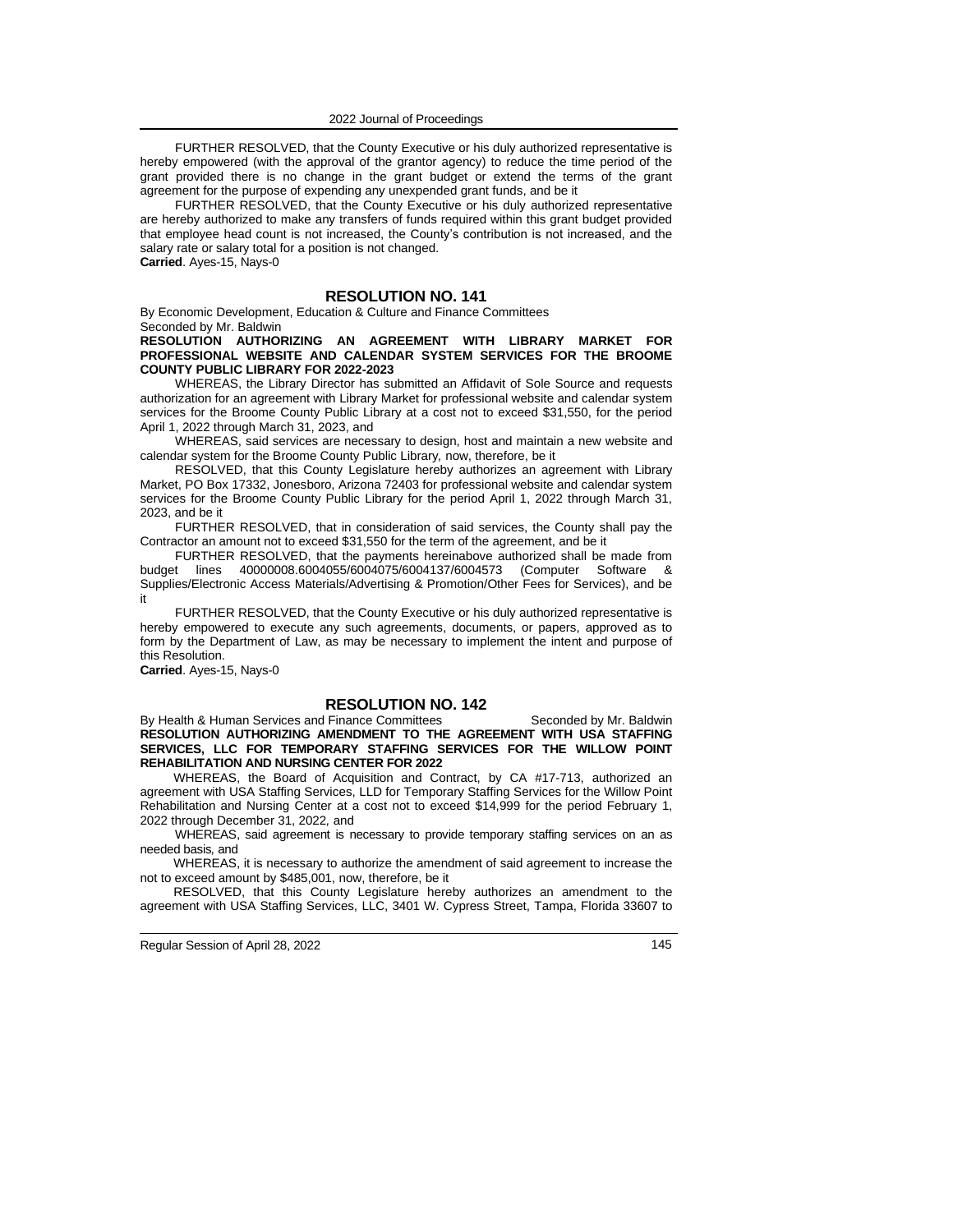increase the not to exceed amount by \$485,001 for temporary staffing services for the Willow Point Rehabilitation and Nursing Center for the period February 1, 2022 through December 31, 2022*,* and be it

FURTHER RESOLVED, that in consideration of said services, the County shall pay the Contractor \$500,000, for the term of the agreement, and be it

FURTHER RESOLVED, that the payments hereinabove authorized shall be made from budget line 27060304.6004410 (Nursing Services), and be it

FURTHER RESOLVED, that CA #17-713, to the extent consistent herewith, shall remain in full force and effect, and be it

FURTHER RESOLVED, that the County Executive or his duly authorized representative is hereby empowered to execute any such agreements, documents, or papers, approved as to form by the Department of Law, as may be necessary to implement the intent and purpose of this Resolution.

**Carried**. Ayes-15, Nays-0

# **RESOLUTION NO. 143**

By Health & Human Services, County Administration and Finance Committees

Seconded by Mr. Baldwin<br>RESOLUTION AUTH **RESOLUTION AUTHORIZING AN AGREEMENT WITH POINTCLICKCARE TECHNOLOGIES, INC., FOR AN ELECTRONIC MEDICAL RECORDS SYSTEM FOR THE WILLOW POINT REHABILITATION AND NURSING CENTER FOR 2022-2023**

WHEREAS, RFP 2022-007 Electronic Medical Records System was advertised, and

WHEREAS, the Director of Information Technology requests authorization for an agreement with PointClickCare Technologies, Inc., for an Electronic Medical Records System for Willow Point Rehabilitation and Nursing Center at a cost not to exceed \$108,483.84 for the period April 1, 2022 through March 31, 2023, with the option for five one-year renewals under the same terms and conditions, and

WHEREAS, said agreement is necessary for a cloud based Electronic Medical Records system for the Willow Point Rehabilitation and Nursing Center, now, therefore, be it

RESOLVED, that this County Legislature hereby authorizes an agreement with PointClickCare Technologies, Inc., P.O. Box 674802, Detroit, Michigan 48267-4802 for an electronic Medical Records System for Willow Point Rehabilitation and Nursing Center for the period April 1, 2022 through March 31, 2023, with the option for five one-year renewals under the same terms and conditions, and be it

FURTHER RESOLVED, that in consideration of said services, the County shall pay the Contractor an amount not to exceed \$108,483.84 for the term of the agreement, and be it

FURTHER RESOLVED, that the payments hereinabove authorized shall be made from budget lines 10020001.6004192 (Outside Rentals-Machinery), and be it

FURTHER RESOLVED, that the County Executive or his duly authorized representative is hereby empowered to execute any such agreements, documents, or papers, approved as to form by the Department of Law, as may be necessary to implement the intent and purpose of this Resolution.

**Carried**. Ayes-15, Nays-0

# **RESOLUTION NO. 144**

## By Health and Human Services Committee Seconded by Mr. Baldwin **RESOLUTION CONFIRMING APPOINTMENT TO MEMBERSHIP ON THE YOUTH BUREAU ADVISORY BOARD**

WHEREAS, Jason T. Garnar, County Executive*,* pursuant to the authority vested in him by Resolution 163 of 1971, as amended by Resolution 133 of 1976 has duly designated and appointed the following named individual to membership on the Youth Bureau Advisory Board*,* for the term indicated, subject to confirmation by this County Legislature:

NAME TERM EXPIRING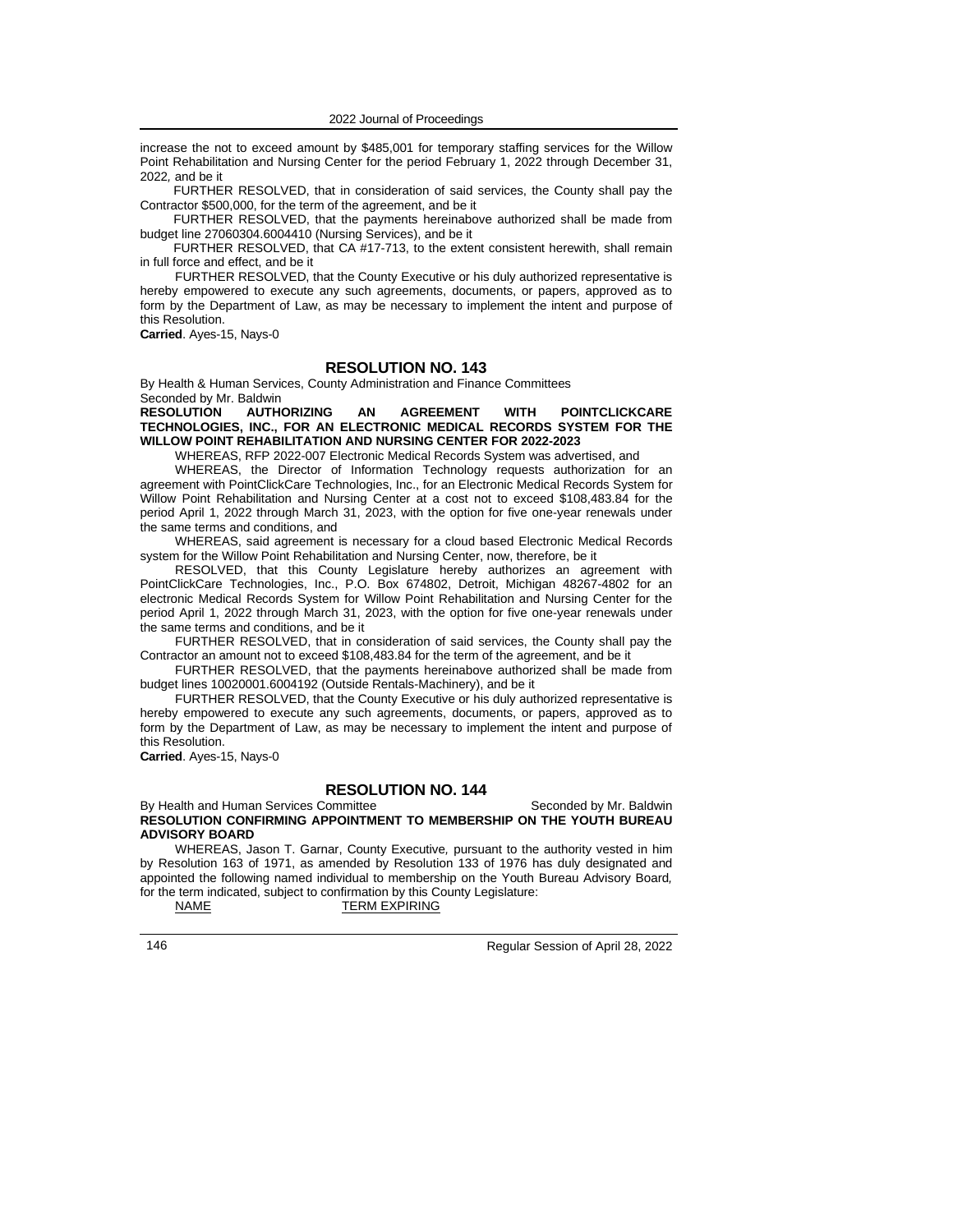| Lt. Christopher Streno | 12/31/2025      |
|------------------------|-----------------|
| 812 Milks Road         | New Appointment |
| Binghamton, NY 13903   |                 |

and

WHEREAS, it is desired at this time to confirm said appointment, now, therefore, be it

RESOLVED, that this County Legislature, pursuant to the provisions of Resolution 163 of 1971, as amended by Resolution 133 of 1976, hereby confirms the appointment of the abovenamed individual to membership on the Youth Bureau Advisory Board for the term indicated, in accordance with his appointment by the County Executive. **Carried**. Ayes-15, Nays-0

# **RESOLUTION NO. 145**

By Health & Human Services and Finance Committees Seconded by Mr. Baldwin **RESOLUTION AUTHORIZING AMENDMENT TO THE AGREEMENT WITH OUR LADY OF LOURDES MEMORIAL HOSPITAL INC., FOR SERVICES RELATED TO THE DEPARTMENT OF HEALTH'S HEALTHY FAMILIES BROOME PROGRAM GRANT FOR 2021-2022**

WHEREAS, this County Legislature, by Resolution 233 of 2021, authorized an agreement with Our Lady of Lourdes Memorial Hospital Inc., for services related to the Department of Health's Healthy Families Broome Program Grant at a cost not to exceed \$645,738, for July 1, 2021 through June 30, 2022*,* and

WHEREAS, said agreement is necessary to conduct supervision and intensive home visiting services*,* and

WHEREAS, it is necessary to authorize the amendment of said agreement to provide an increase to the NTE amount by \$40,683 for the Health Families Broome Program Grant, and

WHEREAS, the Director of Public Health has requested authorization for said amendments as approved by the Department of Law, now, therefore, be it

RESOLVED, that this County Legislature hereby authorizes an amendment to the agreement with Lourdes Hospital, 169 Riverside Drive, Binghamton, New York 13905*,* to increase the NTE amount with by \$40,683 the subcontractor*,* for the Healthy Families Broome Program Grant for the Department of Health for the period July 1, 2021 through June 30, 2022*,* and be it

FURTHER RESOLVED, that in consideration of said services, the County shall pay the Contractor a total amount of \$686,421, for the term of the agreement, and be it

FURTHER RESOLVED, that the payments hereinabove authorized shall be made from budget line 25010004.6004146.2510652(Subcontracted Program Expense), and be it

FURTHER RESOLVED, that Resolution 236 of 2021, to the extent consistent herewith, shall remain in full force and effect, and be it

FURTHER RESOLVED, that the County Executive or his duly authorized representative is hereby empowered to execute any such agreements, documents, or papers, approved as to form by the Department of Law, as may be necessary to implement the intent and purpose of this Resolution.

**Carried**. Ayes-15, Nays-0

## **RESOLUTION NO. 146**

By Health & Human Services and Finance Committees Seconded by Mr. Baldwin **RESOLUTION AUTHORIZING RENEWAL OF THE SCHOOL BASED DENTAL GRANT FOR THE DEPARTMENT OF HEALTH***,* **ADOPTING A PROGRAM BUDGET AND RENEWING AN AGREEMENT WITH LOURDES CENTER FOR ORAL HEALTH TO ADMINISTER SAID PROGRAM FOR 2022-2023**

WHEREAS, this County Legislature, by Resolution 267 of 2021, authorized and approved the School Based Dental Grant for the Department of Health*,* adopted a program budget in the amount of \$50,000 and authorized an agreement with Lourdes Center for Oral Health to administer said program for the period July 1, 2021 through June 30, 2022*,* and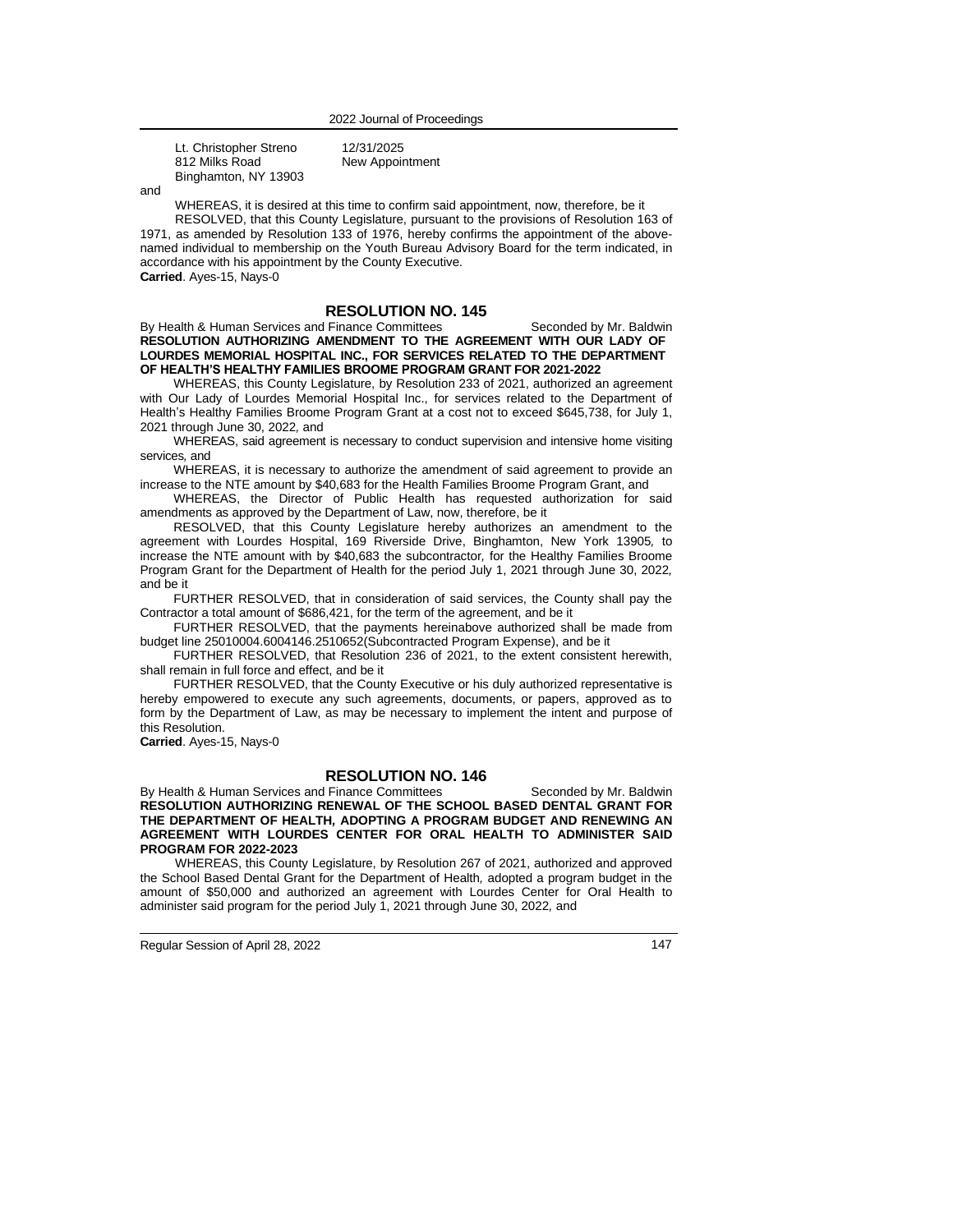WHEREAS, said grant program provides dental screenings/sealants to 2<sup>nd</sup> and 3<sup>rd</sup> grade students in five Binghamton City School District Elementary Schools*,* and

WHEREAS, it is desired to renew said grant program in the amount of \$50,000*,* adopt a program budget and renew the agreement with Lourdes Center for Oral Health to continue to administer said program for the period July 1, 2021 through June 30, 2023, now, therefore, be it

RESOLVED, that this County Legislature hereby authorizes and approves acceptance of \$50,000 from New York State Department of Health (NYSDOH), Empire State Plaza, Corning Tower Room 542, Albany, New York, 12237*,* for the Department of Health's School Based Dental Grant for the period July 1, 2021 through June 30, 2023*,* and be it

FURTHER RESOLVED, that this County Legislature hereby approves and adopts the program budget annexed hereto as Exhibit "A" in the total amount of \$100,000, and be it

FURTHER RESOLVED, that this County Legislature hereby authorizes an agreement with Lourdes Hospital, 169 Riverside Drive, Binghamton, New York 13905, for to administer the Department of Health's School Based Dental Grant*,* for the period July 1, 2021 through June 30, 2023, and be it

FURTHER RESOLVED, that in consideration of said services, the County shall pay the Contractor a total amount not to exceed \$98,000 for the term of the agreement, and be it

FURTHER RESOLVED, that the payments hereinabove authorized shall be made from budget line 25010004.6004146.2510657 (Subcontracted Program Expense), and be it

FURTHER RESOLVED, that the County Executive or his duly authorized representative is hereby empowered to execute any such agreements, documents, or papers, approved as to form by the Department of Law, as may be necessary to implement the intent and purpose of this Resolution, and be it

FURTHER RESOLVED, that the County Executive or his duly authorized representative is hereby empowered (with the approval of the grantor agency) to reduce the time period of the grant provided there is no change in the grant budget or extend the terms of the grant agreement for the purpose of expending any unexpended grant funds, and be it

FURTHER RESOLVED, that the County Executive or his duly authorized representative (including the Budget Director, Comptroller and/or Commissioner of Finance) is hereby authorized to make any transfers of funds required within this grant budget provided that employee head count is not increased, the County's contribution is not increased, and the salary rate or salary total for a position is not changed.

**Carried**. Ayes-15, Nays-0

# **RESOLUTION NO. 147**

By Personnel, Public Works & Transportation and Finance Committees Seconded by Mr. Baldwin

**RESOLUTION AUTHORIZING A PERSONNEL CHANGE REQUEST FOR THE DEPARTMENT OF PUBLIC WORKS - BUILDINGS AND GROUNDS**

RESOLVED, that in accordance with a request contained in PCR #2496 from the Department of Public Works - Buildings and Grounds, this County Legislature hereby changes the title of Parks Operations Manager, Grade POM, Union Code 14 AFSCME, minimum salary of \$63,294, 40 hours weekly, Full-Time, budget line 6001000.1010.15020101 to Buildings & Grounds Construction Crew Supervisor, Grade POM, Union Code 14 AFSCME, minimum salary of \$63,294, 40 hours weekly, Full-Time, budget line 6001000.1010.15020101 effective March 31, 2022.

**Carried**. Ayes-15, Nays-0

# **RESOLUTION NO. 148**

By Personnel and Public Safety & Emergency Services Committees Seconded by Mr. Baldwin **RESOLUTION AUTHORIZING A HOME RULE REQUEST TO AUTHORIZE THE COUNTY OF BROOME TO OFFER AN OPTIONAL TWENTY YEAR RETIREMENT PLAN TO JOSHUA QUINN, A DEPUTY SHERIFF EMPLOYED BY SUCH COUNTY**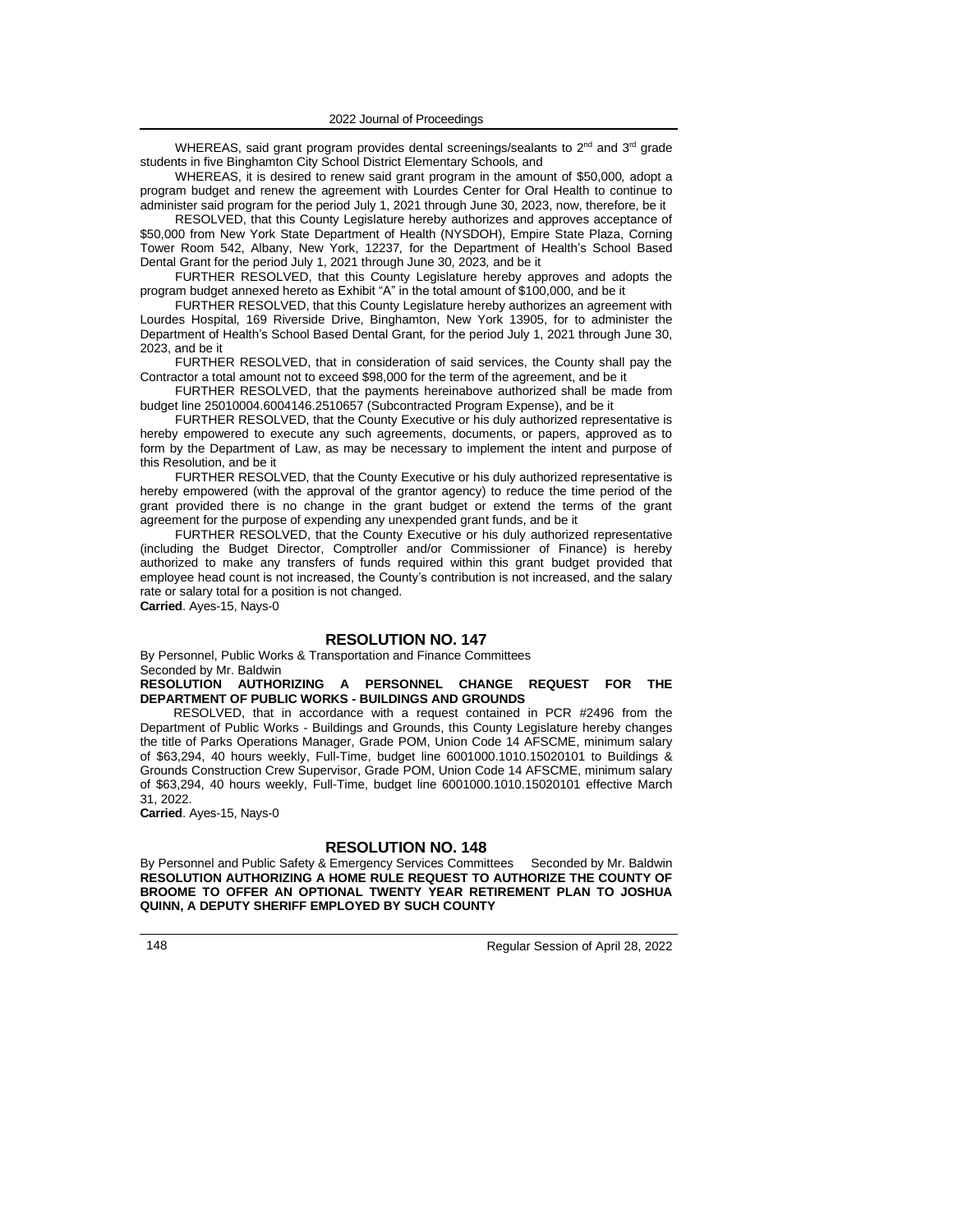WHEREAS, Assembly Bill A9437 and Senate Bill S8443 have been introduced into the New York State Assembly and Senate respectively, for the authority to allow for the enrollment of a deputy sheriff who was inadvertently left out of the twenty year retirement option*,* and

WHEREAS, Joshua Quinn, through no fault of his own, was not placed in the appropriate state retirement plan when he transferred from the Sheriff's Corrections Division to the Sheriff's Law Enforcement Division, now, therefore, be it

RESOLVED, that this County Legislature hereby urges and approves the adoption and passage of said Assembly Bill A9437 and Senate Bill S8443 entitled "AN ACT to authorize the county of Broome to offer an optional twenty year retirement plan to Joshua Quinn, a deputy sheriff employed by such county" and hereby declares that a necessity exists for the passage of such bill and that the local Legislative Body of the County of Broome does not have the power to enact such legislation by local law, and be it

FURTHER RESOLVED, that a Home Rule Request be submitted to the Senate and Assembly of the New York State Legislature indicating the necessity exists for the enactment of said legislation.

**Carried**. Ayes-15, Nays-0

## **RESOLUTION NO. 149**

By Public Safety & Emergency Services, Personnel and Finance Committees Seconded by Mr. Baldwin

**RESOLUTION AUTHORIZING ACCEPTANCE OF THE ORGANIZED CRIME DRUG ENFORCEMENT TASK FORCE PROGRAM GRANT FOR THE OFFICE OF THE SHERIFF AND ADOPTING A PROGRAM BUDGET FOR 2021-2022**

WHEREAS, the Sheriff requests authorization to accept an Organized Crime Drug Enforcement Task Force Program Grant for the Office of the Sheriff and adopt a program budget in the amount of \$12,000 for the period December 14, 2021 through September 30, 2022, and

WHEREAS, said program grant provides overtime reimbursement for law enforcement assistance in investigations, strategic initiatives and prosecutions*,* now, therefore, be it

RESOLVED, that this County Legislature hereby authorizes and approves acceptance of \$12,000 from Organized Crime Drug Enforcement Task Force (CDETF), Drug Enforcement Administration (DEA) Strike Force, 99 Tenth Avenue, New York New York 10011*,* for the Office of the Sheriff's Organized Crime Drug Enforcement Task Force Program Grant for the period December 14, 2021 through September 30, 2022*,* and be it

FURTHER RESOLVED, that this County Legislature hereby approves and adopts the program budget annexed hereto as Exhibit "A" in the total amount of \$12,000, and be it

FURTHER RESOLVED, that the County Executive or his duly authorized representative is hereby empowered to execute any such agreements, documents, or papers, approved as to form by the Department of Law, as may be necessary to implement the intent and purpose of this Resolution, and be it

FURTHER RESOLVED, that the County Executive or his duly authorized representative is hereby empowered (with the approval of the grantor agency) to reduce the time period of the grant provided there is no change in the grant budget or extend the terms of the grant agreement for the purpose of expending any unexpended grant funds, and be it

FURTHER RESOLVED, that the County Executive or his duly authorized representative (including the Director of Management and Budget and/or Comptroller) is hereby authorized to make any transfers of funds required within this grant budget provided that employee head count is not increased, the County's contribution is not increased, and the salary rate or salary total for a position is not changed.

**Carried**. Ayes-15, Nays-0

## **RESOLUTION NO. 150**

By Public Safety & Emergency Services, Personnel and Finance Committees Seconded by Mr. Baldwin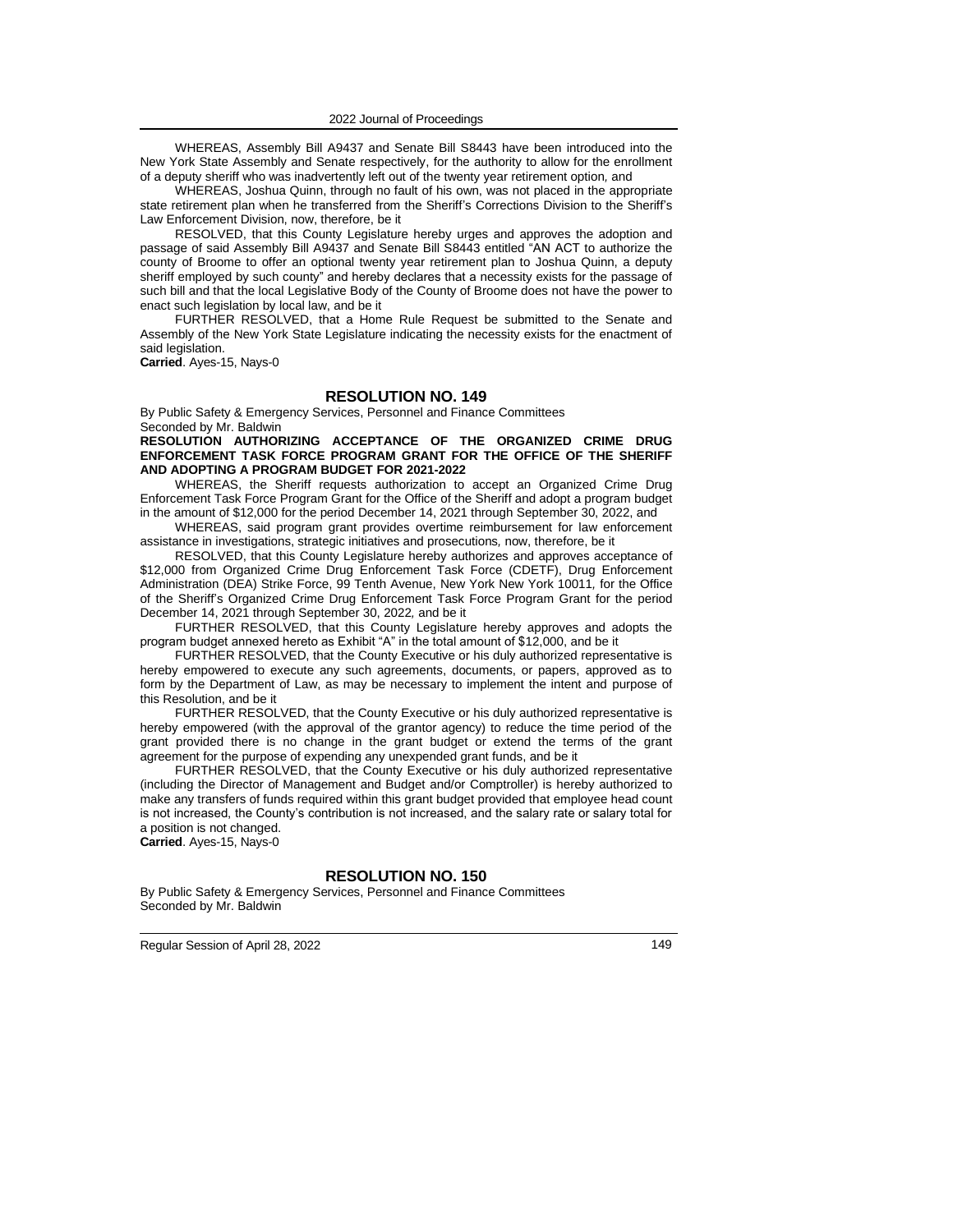#### **RESOLUTION AUTHORIZING RENEWAL OF THE US MARSHALS FALCON PROGRAM GRANT FOR THE OFFICE OF THE SHERIFF AND ADOPTING A PROGRAM BUDGET FOR 2021-2022**

WHEREAS, this County Legislature, by Resolution 149 of 2021, authorized and approved renewal of the US Marshals Falcon Program Grant for the Office of the Sheriff and adopted a program budget in the amount of \$28,000 for the period October 1, 2020 through September 30, 2021*,* and

WHEREAS, said program grant provides overtime reimbursement for Special Investigations Unit Detectives, and

WHEREAS, it is desired to renew said program grant in the amount of \$28,000 for the period October 1, 2021 through September 30, 2022, now, therefore, be it

RESOLVED, that this County Legislature hereby authorizes and approves acceptance of \$28,000 from the US Marshals Service, 310 Federal Plaza, Islip, New York 11722, for the Office of the Sheriff's US Marshals Falcon Program grant for the period October 1, 2021 through September 30, 2022*,* and be it

FURTHER RESOLVED, that this County Legislature hereby approves and adopts the program budget annexed hereto as Exhibit "A" in the total amount of \$28,000, and be it

FURTHER RESOLVED, that the County Executive or his duly authorized representative is hereby empowered to execute any such agreements, documents, or papers, approved as to form by the Department of Law, as may be necessary to implement the intent and purpose of this Resolution, and be it

FURTHER RESOLVED, that the County Executive or his duly authorized representative is hereby empowered (with the approval of the grantor agency) to reduce the time period of the grant provided there is no change in the grant budget or extend the terms of the grant agreement for the purpose of expending any unexpended grant funds, and be it

FURTHER RESOLVED, that the County Executive or his duly authorized representative (including the Director of Management and Budget and/or Comptroller) is hereby authorized to make any transfers of funds required within this grant budget provided that employee head count is not increased, the County's contribution is not increased, and the salary rate or salary total for a position is not changed.

**Carried**. Ayes-15, Nays-0

## **RESOLUTION NO. 151**

By Public Works & Transportation and Finance Committees Seconded by Mr. Baldwin **RESOLUTION AUTHORIZING RENEWAL OF THE INTERMUNICIPAL AGREEMENT WITH THE VILLAGE OF ENDICOTT FOR MAINTENANCE OF THE BROOME COUNTY SEWER SYSTEM FOR THE DEPARTMENT OF PUBLIC WORKS FOR 2021-2026**

WHEREAS, Broome County constructed a sewer system that connects the Broome County Landfill and the Greater Binghamton Airport to a sanitary sewer system, and

WHEREAS, the County sewer system connects to the Town of Union sewer system at the Town of Union and Town of Maine lines on Farm to Market Road, and

WHEREAS, this County Legislature, by Resolution 310 of 2016, authorized an intermunicipal agreement with the Village of Endicott for maintenance of the Broome County sewer line at an amount of \$25,000 per year for a five-year period commencing no later than September 1, 2016*,* and

WHEREAS, said agreement expired by its terms on November 30, 2021*,* and it is desired at this time to renew said intermunicipal agreement on substantially similar terms and conditions, for an amount not to exceed \$26,218.77 for the period December 1, 2021 through November 30, 2022, with a Consumer Price Increase not to exceed 2% for the periods December 1, 2022 through November 30, 2023, December 1, 2023 through November 30, 2024, December 1, 2024 through November 30, 2025 and December 1, 2025 through November 30, 2026, now, therefore, be it

RESOLVED, that this County Legislature hereby authorizes the renewal of the intermunicipal agreement with the Village of Endicott, 1009 East Main Street, Endicott, New York 1360 for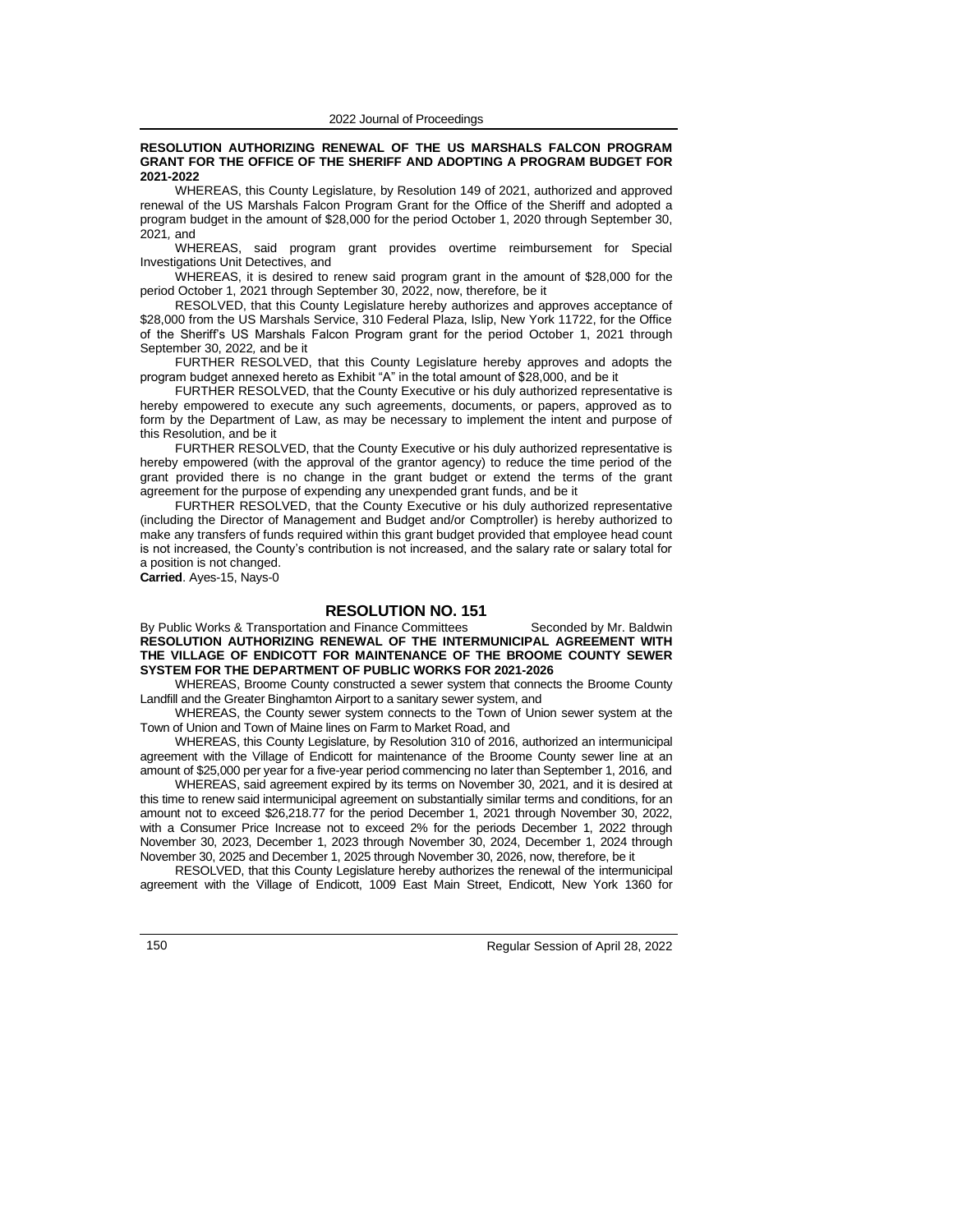maintenance of the Broome County sewer line for the Department of Public Works Division of Solid Waste Management for the period December 1, 2021 through November 30, 2026*,* and be it

FURTHER RESOLVED, that in consideration of said services, the County shall pay the Contractor an amount not to exceed \$26,218.77 for the period December 1, 2021 through November 30, 2022, with a Consumer Price Increase not to exceed 2% for the periods December 1, 2022 through November 30, 2023, December 1, 2023 through November 30, 2024, December 1, 2024 through November 30, 2025 and December 1, 2025 through November 30, 2026, and be it

FURTHER RESOLVED, that the payments hereinabove authorized shall be made from budget line 38040007.6004113 (Water and Sewage Charges), and be it

FURTHER RESOLVED, that the County Executive or his duly authorized representative is hereby empowered to execute any such agreements, documents, or papers, approved as to form by the Department of Law, as may be necessary to implement the intent and purpose of this Resolution. **Carried**. Ayes-15, Nays-0

# **RESOLUTION NO. 152**

By Public Works & Transportation Committee Seconded by Mr. Baldwin **RESOLUTION ADOPTING THE 2022 BROOME COUNTY DEPARTMENT OF PUBLIC TRANSPORTATION SAFETY PLAN**

WHEREAS, as required by the Federal Transit Administration, this County Legislature hereby adopts the 2022 Broome County Department of Public Transportation Safety Plan, and

WHEREAS, the mission and role of the Safety Plan is to provide policies and guidelines for the planning, coordination and implementation of a safety program for the employees and for the general public, riders and users of the system, now, therefore, be it

RESOLVED, that this County Legislature hereby adopts the 2022 Broome County Department of Public Transportation Safety Plan, on file in the Office of the Clerk of the County Legislature.

**Carried**. Ayes-15, Nays-0

## **RESOLUTION NO. 153**

By Public Works & Transportation and Finance Committees Seconded by Mr. Baldwin **RESOLUTION AUTHORIZING AMENDMENT TO THE AGREEMENT WITH MCFARLAND JOHNSON, INC., FOR PROFESSIONAL ENGINEERING SERVICES FOR THE DEPARTMENT OF PUBLIC WORKS FOR 2019-2021**

WHEREAS, this County Legislature, by Resolution 185 of 2019, as amended by Resolutions 53 and 390 of 2021, authorized an agreement with McFarland Johnson, Inc., for professional engineering services for the Department of Public Works at a cost not to exceed \$406,077 for the period April 11, 2019 through December 31, 2021*,* and

WHEREAS, said agreement provides engineering services for the N. Sanford Road Bridge Project*,* and

WHEREAS, it is necessary to authorize the amendment of said agreement to extend the period through April 1, 2022 at no additional cost to the County, now, therefore, be it

RESOLVED, that this County Legislature hereby authorizes an amendment to the agreement with McFarland Johnson, Inc., 49 Court Street, P.O. Box 1980, Binghamton, New York 13902 to extend the period through April 1, 2022 at no additional cost to the County for the Department of Public Works' N. Sanford Road Bridge, and be it

FURTHER RESOLVED, that Resolutions 185 of 2019, 53 of 2021 and 390 of 2021, to the extent consistent herewith, shall remain in full force and effect, and be it

FURTHER RESOLVED, that the County Executive or his duly authorized representative is hereby empowered to execute any such agreements, documents, or papers, approved as to form by the Department of Law, as may be necessary to implement the intent and purpose of this Resolution.

**Carried**. Ayes-15, Nays-0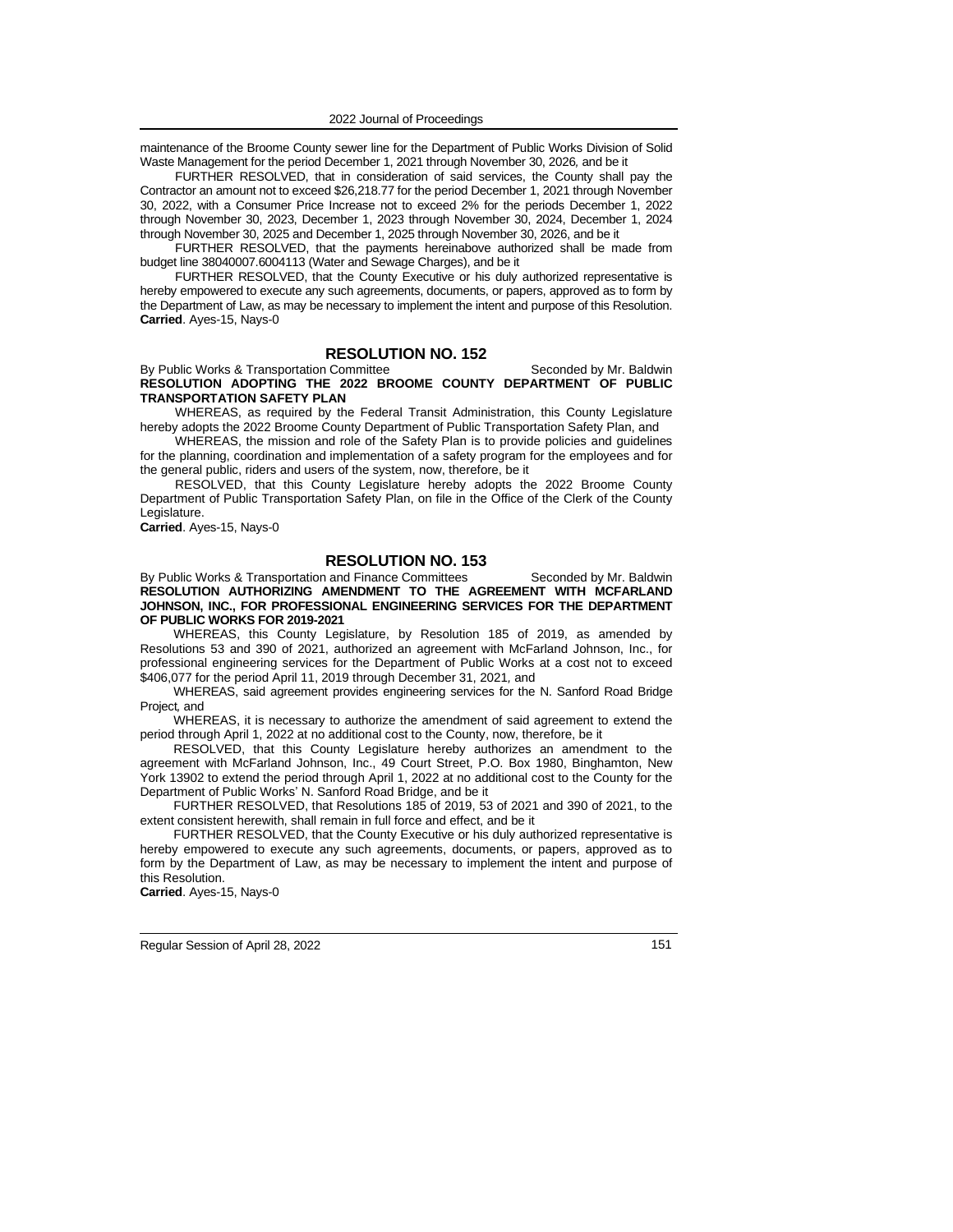## **RESOLUTION NO. 154**

By Public Works & Transportation and Finance Committees Seconded by Mr. Baldwin **RESOLUTION AUTHORIZING THE IMPLEMENTATION AND FUNDING IN THE FIRST INSTANCE 100% OF THE FEDERAL-AID AND STATE "MARCHISELLI" PROGRAM-AID ELIGIBLE COSTS OF A TRANSPORTATION FEDERAL-AID PROJECT, AND APPROPRIATING FUNDS THEREFORE**

WHEREAS, a project for the Colesville Road Extension (CR 177) over the Susquehanna River, P.I.N. 9754.91 (the Project) is eligible for funding under Title 23 U.S. Code, as amended, that calls for the apportionment of the costs such program to be borne at the ratio of 80% Federal funds and 20% non-Federal funds, and

WHEREAS, the County of Broome desires to advance the Project by making a commitment of 100% of the Federal and non-Federal share of the costs of the Preliminary Engineering/Design work, now, therefore, be it

RESOLVED, that the Broome County Legislature hereby approves the above-subject Project, and be it

FURTHER RESOLVED, that the Broome County Legislature hereby authorizes the County of Broome to pay in the first instance 100% of the Federal and non-Federal share of the cost of Preliminary Engineering/Design work for the Project or portions thereof, and be it

FURTHER RESOLVED, that the additional sum of 285,000 is hereby appropriated pursuant to the 2022 Capital Improvement Program and made available to cover the cost of participation in the above phase(s) of the Project, and be it

FURTHER RESOLVED, that in the event the full Federal and non-Federal share costs of the project exceeds the amount appropriated above, the Broome County Legislature shall convene as soon as possible to appropriate said excess amount immediately upon the notification by the New York State Department of Transportation thereof, and be it

FURTHER RESOLVED, that the County Executive of the County of Broome be and is hereby authorized to execute on behalf of the County of Broome, all necessary agreements, certifications or reimbursement requests for Federal-aid and/or Marchiselli Aid on behalf of the County of Broome with the New York State Department of Transportation in connection with the advancement or approval of the Project and providing for the administration of the Project and the municipality's first instance funding of project costs and permanent funding of the local share of Federal-aid and State-aid eligible costs and all Project costs within appropriations therefore that are not so eligible, and be it

FURTHER RESOLVED, that a certified copy of this Resolution be filed with the New York State Commissioner of Transportation by attaching it to any necessary Agreement in connection with the Project, and be it

FURTHER RESOLVED, that this Resolution shall take effect immediately. **Carried**. Ayes-15, Nays-0

## **RESOLUTION NO. 155**

By Public Works & Transportation and Finance Committees Seconded by Mr. Baldwin **RESOLUTION AUTHORIZING AN AGREEMENT WITH MCFARLAND JOHNSON, INC., FOR PROFESSIONAL ENGINEERING SERVICES FOR THE DEPARTMENT OF PUBLIC WORKS FOR 2022-2026**

WHEREAS, the Commissioner of Public Works requests authorization for an agreement with McFarland Johnson, Inc., for professional engineering services for the Department of Public Works at a cost not to exceed \$261,746, for the period March 22, 2022 through December 31, 2026, and

WHEREAS, said services is necessary for design work associated with CR 177/Colesville Road Extension over the Susquehanna River Bridge Repairs and Painting Project*,* now, therefore, be it

RESOLVED, that this County Legislature hereby authorizes an agreement with McFarland Johnson, Inc., 49 Court Street, Suite 240, Binghamton, New York 13901, for professional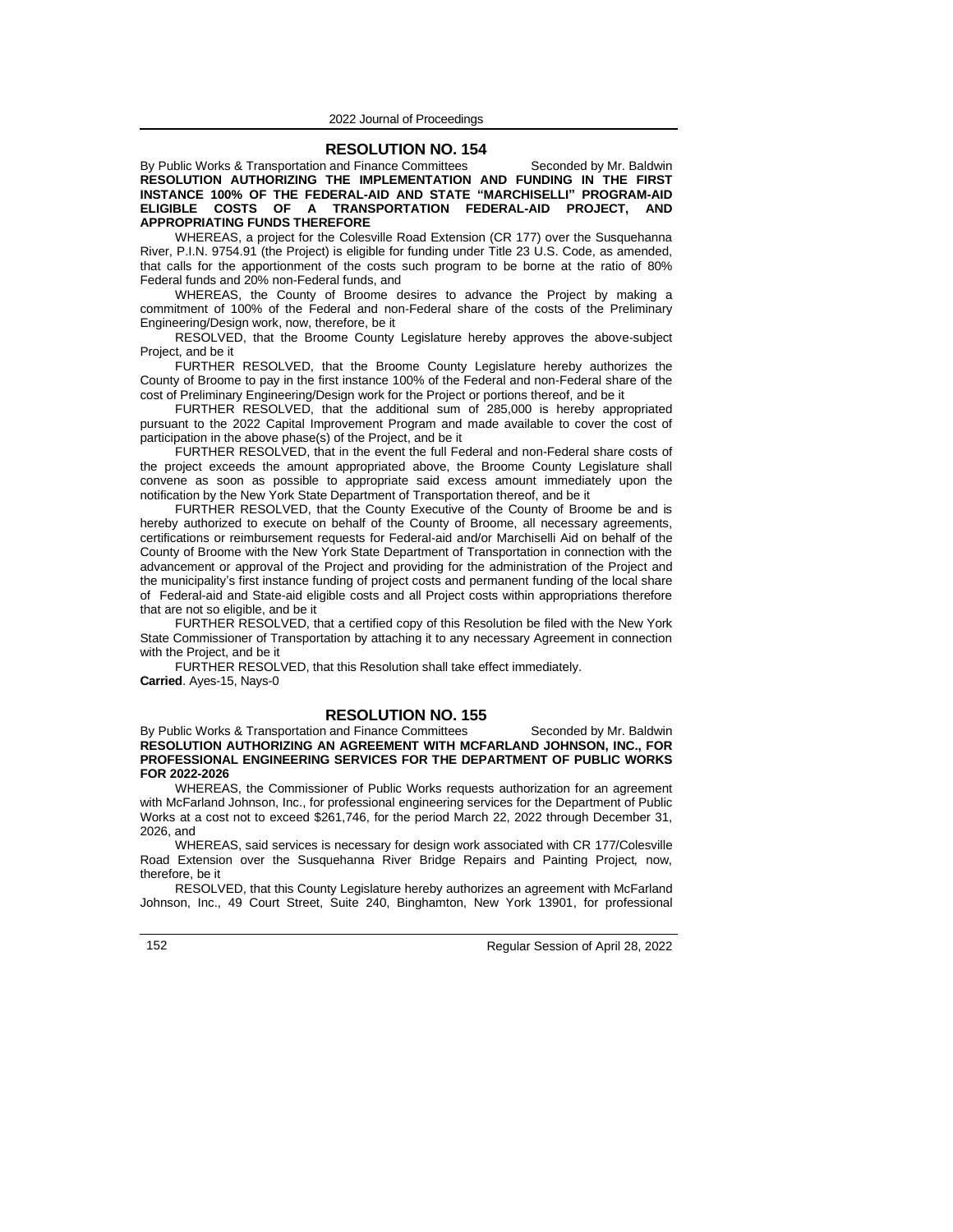engineering services for the Department of Public Works for the period March 22, 2022 through December 31, 2026, and be it

FURTHER RESOLVED, that in consideration of said services, the County shall pay the Contractor an amount not to exceed \$261,746 for the term of the agreement, and be it

FURTHER RESOLVED, that the payments hereinabove authorized shall be made from budget line 29010105.6002250.2920118 (Bridges), and be it

FURTHER RESOLVED, that the County Executive or his duly authorized representative is hereby empowered to execute any such agreements, documents, or papers, approved as to form by the Department of Law, as may be necessary to implement the intent and purpose of this Resolution.

**Carried**. Ayes-15, Nays-0

# **RESOLUTION NO. 156**

By Economic Development, Education & Culture Committee Seconded by Mr. Baldwin **RESOLUTION DESIGNATING THE BROOME COUNTY LEGISLATURE AS LEAD AGENCY WITH RESPECT TO POTENTIAL DEVELOPMENT OF A SOLAR ARRAY AT THE GREATER BINGHAMTON AIRPORT**

WHEREAS, the County desires to explore potential development of a solar array at the Greater Binghamton Airport, and

WHEREAS, it has been determined that such development is subject to the requirements of the State Environmental Quality Review Act, and it is therefore necessary to initiate procedures with respect thereto, and

WHEREAS, this County Legislature has determined that it is the agency with the broadest governmental powers for investigation of the impact of the proposed action and has the greatest capability for providing the most thorough environmental assessment of the project, and

WHEREAS, this County Legislature is an involved agency, as defined in the State Environmental Quality Review Act, reviewing the aforementioned project, and

WHEREAS, said development may have an impact on the environment, now, therefore, be it

RESOLVED, that this County Legislature declares its intention to seek lead agency status with respect to the environmental review of potential development of a solar array at the Greater Binghamton Airport.

**Carried**. Ayes-15, Nays-0

# **RESOLUTION NO. 157**

By Public Works & Transportation and Finance Committees Seconded by Mr. Baldwin **RESOLUTION AUTHORIZING AN AGREEMENT WITH HULBERT ENGINEERING AND LAND SURVEYING, P.C. FOR PROFESSIONAL SERVICES FOR THE DEPARTMENT OF PUBLIC WORKS FOR 2022-2024**

WHEREAS, the Commissioner of Public Works requests authorization for an agreement with Hulbert Engineering and Land Surveying, P.C. for professional services for the Department of Public Works at a cost not to exceed \$200,000, for the period April 1, 2022 through December 31, 2024, and

WHEREAS, said agreement is necessary for building code and review and inspection services on an "as needed" basis, now, therefore, be it

RESOLVED, that this County Legislature hereby authorizes an agreement with Hulbert Engineering and Land Surveying, P.C., 53 Chenango Street, 8th Floor, Binghamton, New York 13901 for professional services for the Department of Public Works for the period April 1, 2022 through December 31, 2024, and be it

FURTHER RESOLVED, that in consideration of said services, the County shall pay the Contractor according to the rates listed on Exhibit "A", total amount not to exceed \$200,000 for the term of the agreement, and be it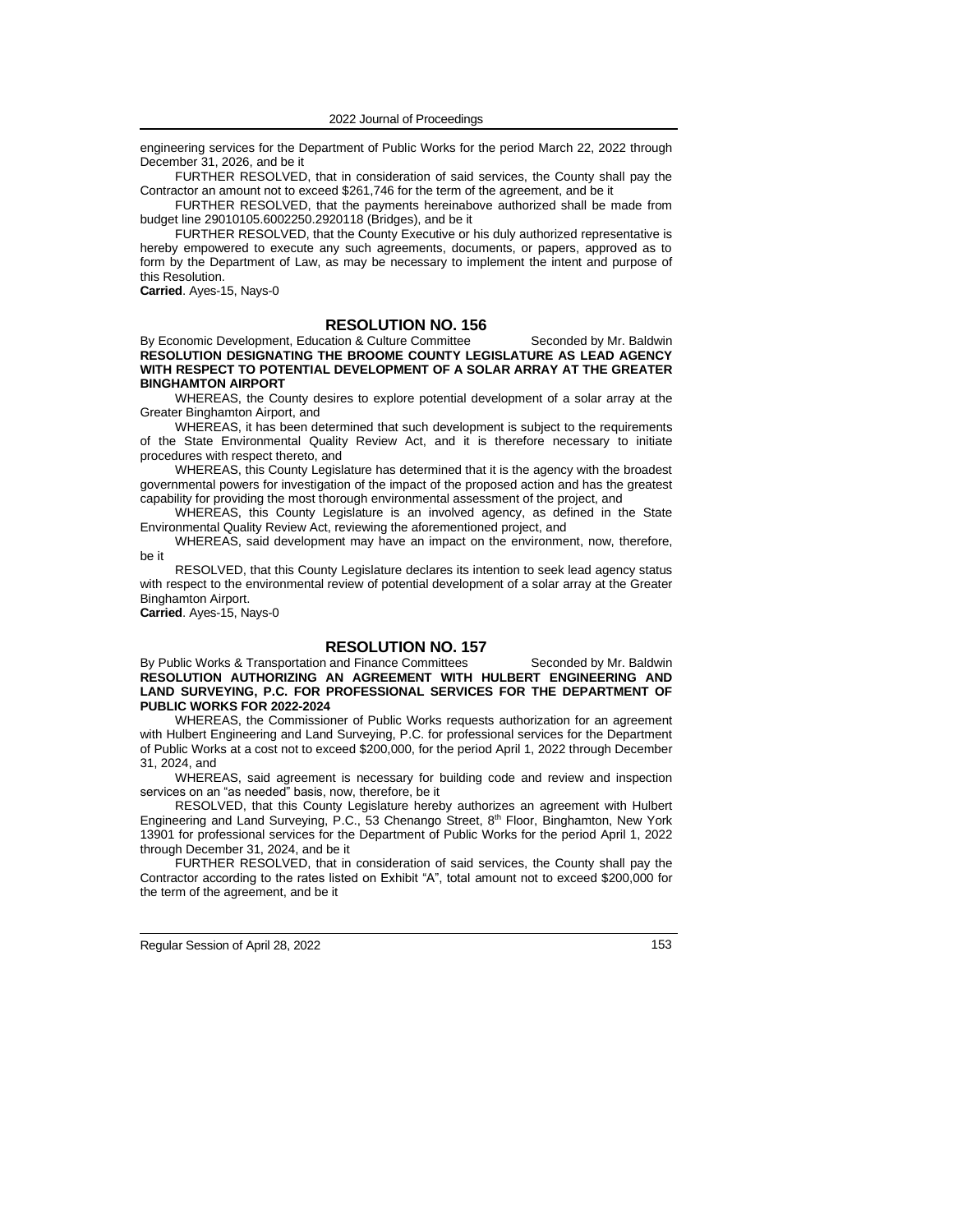FURTHER RESOLVED, that the payments hereinabove authorized shall be made from budget line various.6004572.various (Architectural and Engineering Services), and be it

FURTHER RESOLVED, that the County Executive or his duly authorized representative is hereby empowered to execute any such agreements, documents, or papers, approved as to form by the Department of Law, as may be necessary to implement the intent and purpose of this Resolution.

**Carried**. Ayes-15, Nays-0

# **RESOLUTION NO. 158**

By County Administration and Finance Committees Seconded by Mr. Baldwin<br>RESOLUTION AUTHORIZING AN AGREEMENT WITH NAVIANT. INC. FOR **RESOLUTION AUTHORIZING AN AGREEMENT WITH PROFESSIONAL SERVICES FOR THE DIVISION OF INFORMATION TECHNOLOGY FOR 2022**

WHEREAS, the Chief Information Officer has submitted an Affidavit of Sole Source and requests authorization for an agreement with Naviant, Inc., for professional services for the Division of Information Technology at a cost not to exceed \$23,560, for the period April 1, 2022 through December 31, 2022, and

WHEREAS, said services are necessary to upgrade OnBase servers and licenses, and provide testing and support*,* now, therefore, be it

RESOLVED, that this County Legislature hereby authorizes an agreement with Naviant, Inc., 201 Prairie Heights Drive, Verona, Wisconsin 53593 for professional service for the Division of Information Technology for the period April 1, 2022 through December 31, 2022, and be it

FURTHER RESOLVED, that in consideration of said services, the County shall pay the Contractor an amount not to exceed \$23,560 for the term of the agreement, and be it

FURTHER RESOLVED, that the payments hereinabove authorized shall be made from budget line 10020001.6004055.1020029.5202 (Computer Software & Supplies), and be it

FURTHER RESOLVED, that the County Executive or his duly authorized representative is hereby empowered to execute any such agreements, documents, or papers, approved as to form by the Department of Law, as may be necessary to implement the intent and purpose of this Resolution.

**Carried**. Ayes-15, Nays-0

## **RESOLUTION NO.159**

By Finance and Public Works & Transportation Committees Seconded by Mr. Pasquale **RESOLUTION AMENDING THE 2022 CAPITAL IMPROVEMENT PROGRAM** RESOLVED, that the 2022 Capital Improvement Program is hereby amended as follows:

Estimated Construction Cost:

| Project<br>Code | <b>Project Name</b>                                                                 | Total     | Federal   | <b>State</b> | County   |
|-----------------|-------------------------------------------------------------------------------------|-----------|-----------|--------------|----------|
| 2920120         | CR 20 Bridge over Main<br>(BIN 3349360)<br>Street<br><b>Rehabilitation - Design</b> | \$204.920 | \$194.674 | \$0          | \$10.246 |

| How Financed:      |             |     | Local Finance Law Section |            |  |
|--------------------|-------------|-----|---------------------------|------------|--|
| Current<br>Revenue | <b>Bond</b> | LFL | YPU                       | Year Start |  |
| \$0                | \$204.920   | 62а | 5                         | 2022       |  |

Description: Design phase for the rehabilitation / maintenance project of the CR 20 bridge over Main Street (BIN 3349360) which is a Bridge-NY funded project with a 95/5 federal/local split.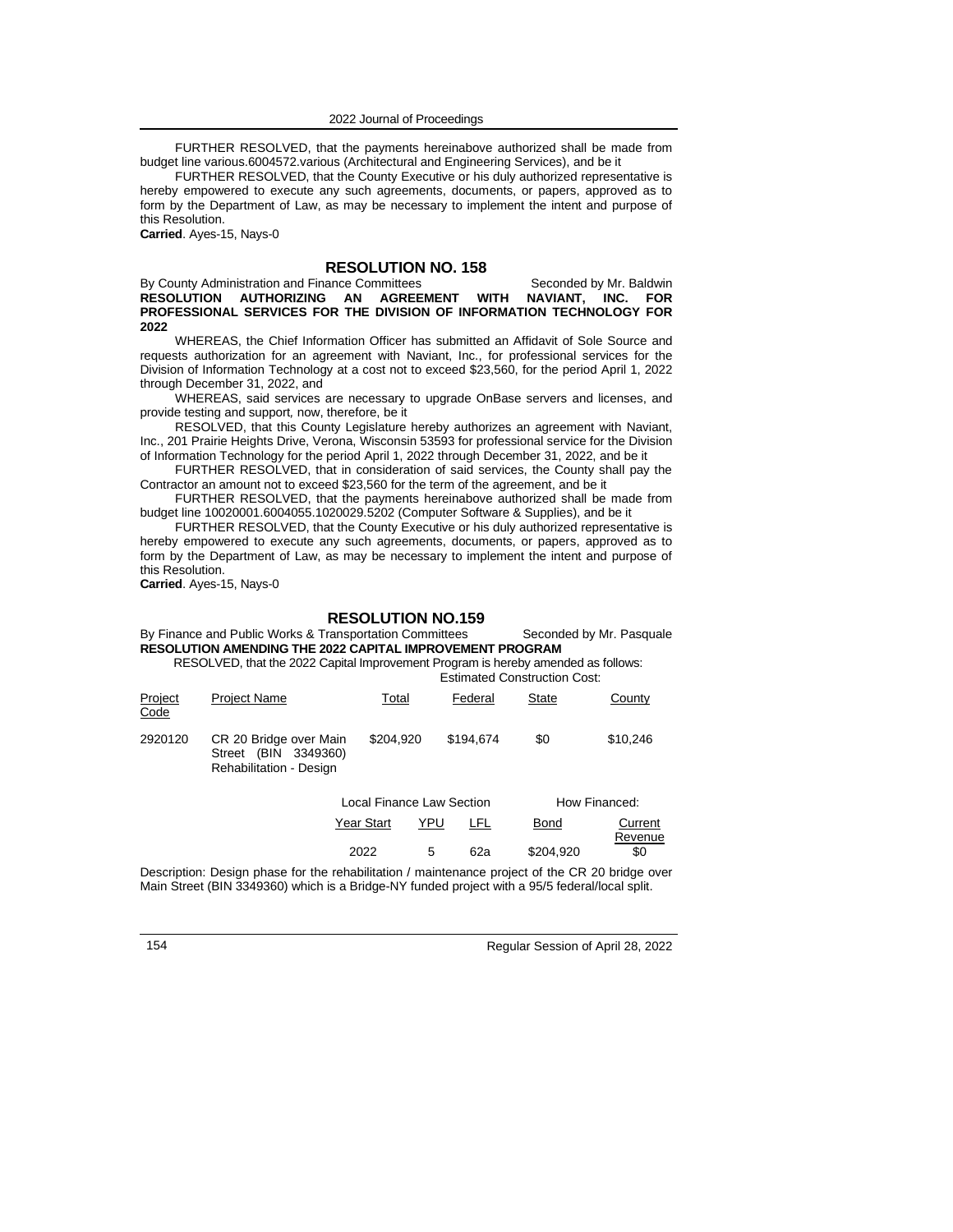FURTHER RESOLVED, that the Director of the Office of Management and Budget is hereby authorized to make a short term, non-interest bearing loan from the General Fund and/or the Enterprise Fund to provide sufficient cash to proceed, and be it

FURTHER RESOLVED, that the Director of the Office of Management and Budget and Comptroller are hereby authorized to process any paperwork necessary to implement the intent of this Resolution.

**Carried**. Ayes-15, Nays-0

# **RESOLUTION NO. 160**

## By Finance Committees Seconded by Mr. Baldwin **RESOLUTION AUTHORIZING AGREEMENTS WITH VARIOUS VENDORS AND AGENCIES FOR FUNDS TO SUPPORT ECONOMIC DEVELOPMENT AND COMMUNITY PROJECTS IN BROOME COUNTY**

WHEREAS, the County has received funding through the American Rescue Plan Act to address economic impacts from the COVID-19 pandemic and wishes to use a portion of this funding to promote economic development and community projects within Broome County, and

WHEREAS, it is also necessary to amend Resolutions 2021-282, 2021-316 and 2021-535 to revise the projects and agencies set forth in those resolutions, now, therefore, be it

RESOLVED, that this County Legislature hereby authorizes an agreement with the Port Crane Fire Department, 844 State Route 369, PO Box 130, Port Crane, NY 13883 to provide an additional \$64,000 for the purchase of an emergency standby generator, and be it

FURTHER RESOLVED, that this County Legislature authorizes an agreement with the Family & Children's Society, 257 Main St, Binghamton, NY 13905 for funding in the amount of \$200,000 to support a new building to expand outpatient mental health and addiction services, and be it

FURTHER RESOLVED, that this County Legislature authorizes an agreement with the Broome County Land Bank, 60 Hawley Street 5th Floor, Binghamton, New York 13901 for funding in the amount of \$300,000 for demolition of blighted and dangerous properties in Broome County, and be it

FURTHER RESOVLED, that Resolutions 2021-316, 2021-282 and 2021-535 to the extent consistent therewith shall remain in full force and effect, and be it

FURTHER RESOLVED, that the County Executive or his duly authorized representative is hereby empowered to execute any such agreements, documents, or papers, approved as to form by the Department of Law, as may be necessary to implement the intent and purpose of this Resolution.

**Carried**. Ayes-15, Nays-0

## **RESOLUTION NO. 161**

By Finance Committee Seconded by Mr. Baldwin **RESOLUTION AUTHORIZING THE REINSTATEMENT OF TAXES AND APPROVING THE SALE OF IN-REM FORECLOSURE PROPERTY TO THE FORMER OWNERS**

WHEREAS, the County of Broome owns various parcels by virtue of the completion of proceedings and foreclosure in-rem, and

WHEREAS, this County Legislature has heretofore authorized the Director of Real Property Tax Service to sell such property in conformity with procedures established by this Legislature and in accordance with all applicable laws, and

WHEREAS, the Director of Real Property Tax Service advises that the former owner of 47 Lathrop Avenue in the City of Binghamton, 794 Oquaga Lake Road in the Town of Sanford, 2769 NYS Route 206 in the Town of Triangle and 912 and 922 Milan Avenue in the Town of Union have requested to have said properties sold back to them, and the Director recommends that such requests be granted based on the unusual circumstances of each case as reviewed and approved, and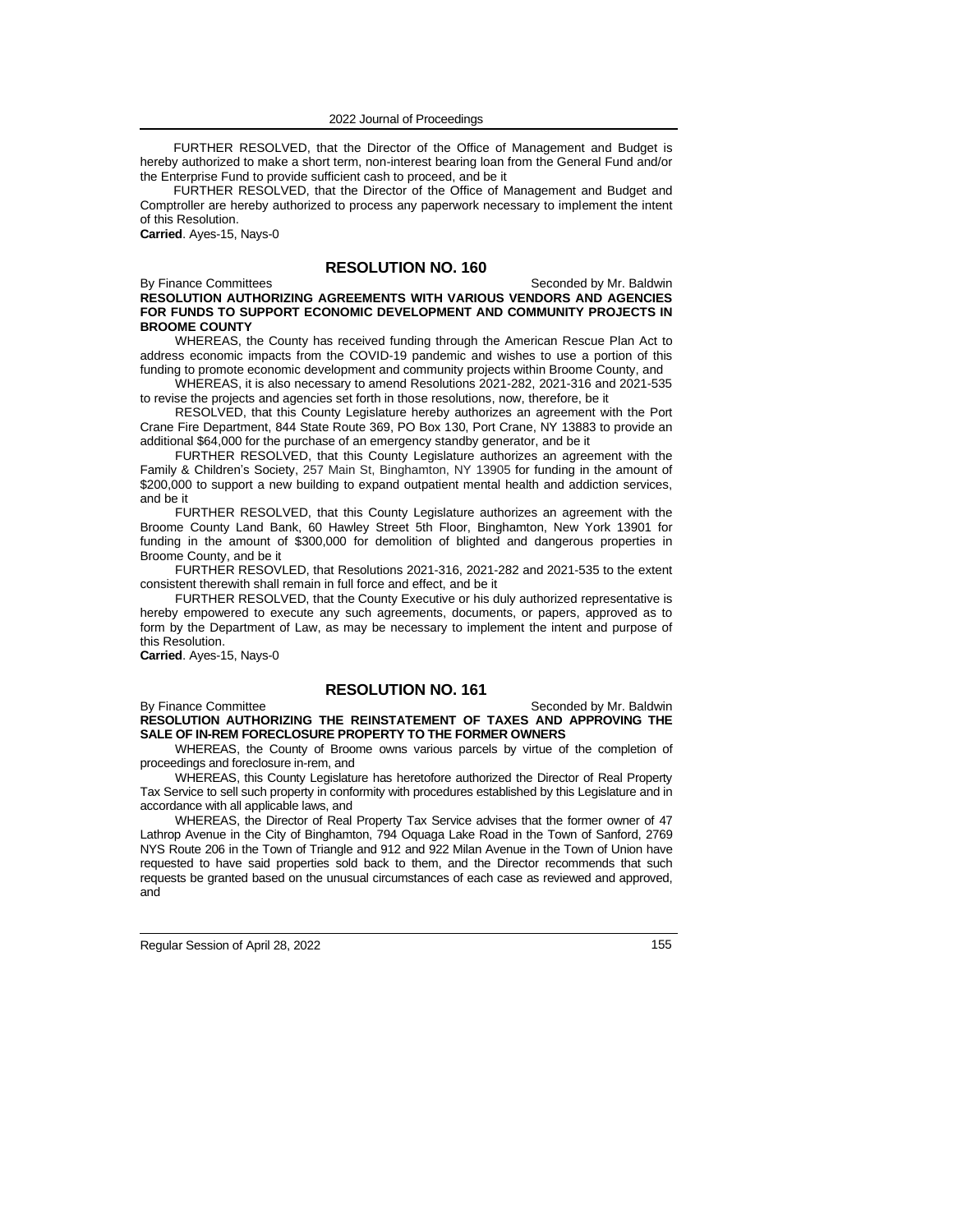WHEREAS, the Director of Real Property Tax Service requests authorization to reinstate the 2022 taxes for 47 Lathrop Avenue Tax Map #160.53-3-14 47, 794 Oquaga Lake Road Tax Map #218.12-1-19, 2769 NYS Route 206 Tax Map #028.14-2-3, 912 Milan Avenue #141.31-2-42 and 922 Milan Avenue Tax Map #141.31-2-45, now, therefore, be it

RESOLVED, that this County Legislature hereby approves authorization for the Director of Real Property Tax Service to reinstate 2022 taxes for 47 Lathrop Avenue Tax Map #160.53-3-14 47, 794 Oquaga Lake Road Tax Map #218.12-1-19, 2769 NYS Route 206 Tax Map #028.14-2-3, 912 Milan Avenue #141.31-2-42 and 922 Milan Avenue Tax Map #141.31-2-45, and be it

FURTHER RESOLVED, that this County Legislature hereby approves the sell back of 47 Lathrop Avenue in the City of Binghamton, 794 Oquaga Lake Road in the Town of Sanford, 2769 NYS Route 206 in the Town of Triangle and 912 and 922 Milan Avenue in the Town of Union described on Exhibit "A" for the delinquent taxes owed plus any interest and penalties and fees, and be it

FURTHER RESOLVED, that the County Executive or his duly authorized representative is hereby authorized to execute quit claim deeds, approved as to form by the Department of Law, conveying the properties listed above to the former owners in each such case, together with other such documents as may be necessary to implement the intent of this Resolution. **Carried**. Ayes-15, Nays-0

## **RESOLUTION NO. 162**

By Finance Committee Seconded by Mr. Baldwin **RESOLUTION APPROVING THE SALE OF COUNTY-OWNED PROPERTY TO THE CITY OF BINGHAMTON**

WHEREAS, the County of Broome owns parcels of real property as the result of in rem foreclosure, and

WHEREAS, in conformity with the procedures established by this County Legislature and in accordance with all applicable laws, the Director of Real Property Tax Services requests authorization to sell said property as indicated on Exhibit "A" to the City of Binghamton, now, therefore, be it,

RESOLVED, that this County Legislature hereby authorizes the sale of in rem foreclosure property to the City of Binghamton, 38 Hawley Street, Binghamton, New York 13901-3676 as indicated on Exhibit "A," and be it

FURTHER RESOLVED, that the revenue hereinabove referenced shall be credited to budget line 17000001.5000517.1010 (Sale of Real Property), and be it

FURTHER RESOLVED, that the County Executive or his duly authorized representative is hereby authorized to execute quit claim deeds, approved as to form by the Department of Law, conveying the properties listed above to the new owner, together with other such documents as may be necessary to implement the intent of this Resolution. **Carried**. Ayes-15, Nays-0

# **RESOLUTION NO. 163**

By Economic Development, Education & Culture and Finance Committee Seconded by Mr. Baldwin

**RESOLUTION AUTHORIZING AMENDMENT TO THE AGREEMENT WITH SOUTHERN TIER NETWORK, INC. FOR PROFESSIONAL SERVICES FOR THE DEPARTMENT OF PLANNING AND ECONOMIC DEVELOPMENT FOR 2021-2022**

WHEREAS, this County Legislature, by Resolution 173 of 2021, authorized an agreement with Southern Tier Network, Inc., for professional services for the Department of Planning and Economic Development at a cost not to exceed \$80,000 for the period May 1, 2021 through December 31, 2022*,* and

WHEREAS, said agreement is necessary to develop a Broome County Broadband Feasibility Study*,* and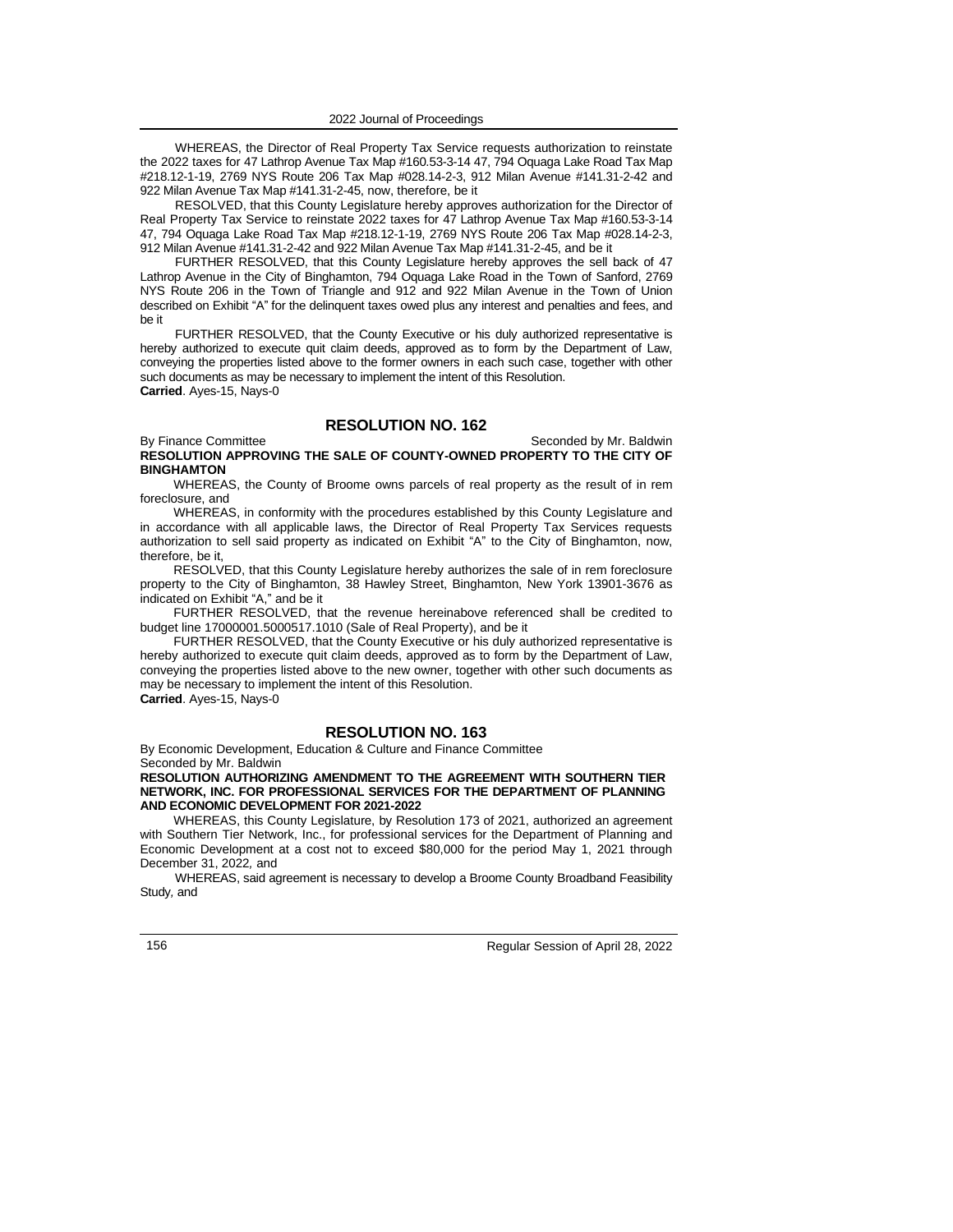WHEREAS, it is necessary to authorize the amendment of said agreement to increase the not to exceed amount by \$9,500 to obtain additional data on underserved homes in Broome County, now, therefore, be it

RESOLVED, that this County Legislature hereby authorizes an amendment to the agreement with Southern Tier Network, Inc., 8 Dennison Parkway East, Suite 310, Corning, New York 14830 to increase the not to exceed amount by \$9,500 for additional data to develop a Broome County Broadband Feasibility Study for the Department of Planning and Economic Development Feasibility Study for the period May 1, 2021 through December 31, 2022*,* and be it

FURTHER RESOLVED, that in consideration of said services, the County shall pay the Contractor \$89,500 for the term of the agreement, and be it

FURTHER RESOLVED, that the payments hereinabove authorized shall be made from budget line 90000099.6005026 (Marketing/Economic Development), and be it

FURTHER RESOLVED, that Resolution 173 of 2021, to the extent consistent herewith, shall remain in full force and effect, and be it

FURTHER RESOLVED, that the County Executive or his duly authorized representative is hereby empowered to execute any such agreements, documents, or papers, approved as to form by the Department of Law, as may be necessary to implement the intent and purpose of this Resolution.

**Carried**. Ayes-15, Nays-0

# **RESOLUTION NO. 164**

#### By Economic Development, Education and Culture Committee Seconded by Mr. Baldwin **RESOLUTION CONFIRMING APPOINTMENTS TO MEMBERSHIP ON THE BROWNFIELD GRANT REVIEW COMMITTEE**

WHEREAS, this Broome County Legislature, pursuant to the authority vested in it by Section 89-9(a) of the Broome County Charter and Code, has duly designated and appointed the following named individuals to membership on the Brownfield Grant Review Committee, for the terms indicated:

| NAME<br>Daniel J. Reynolds<br>309 Clayton Avenue<br><b>Vestal, NY 13850</b> | <b>TERM EXPIRING</b><br>December 31, 2022<br>Reappointment                               |
|-----------------------------------------------------------------------------|------------------------------------------------------------------------------------------|
| Aaron M. Martin<br>209 Reese Avenue<br>Vestal, NY 13850                     | December 31, 2022<br>Reappointment                                                       |
| Alex J. McLaughlin<br>75 Mills Road<br>Harpursville, NY 13787               | December 31, 2022<br>Reappointment                                                       |
| Michael Decker<br>PO Box 1766<br>Binghamton, NY 13902                       | December 31, 2022<br>New Appointment<br>(Director of Real Property Tax Services)         |
| Debra Smith<br>PO Box 1766<br>Binghamton, NY 13902                          | December 31, 20122<br>New Appointment<br>(Deputy Commissioner of Solid Waste Management) |

and

WHEREAS, it is desired at this time to confirm said appointments, now, therefore, be it RESOLVED, that this County Legislature, pursuant to the authority vested in them by Section 89-9(a) of the Broome County Charter and Code, has duly designated and appointed the above named individuals to membership on the Brownfield Grant Review Committee, for the terms indicated, and be it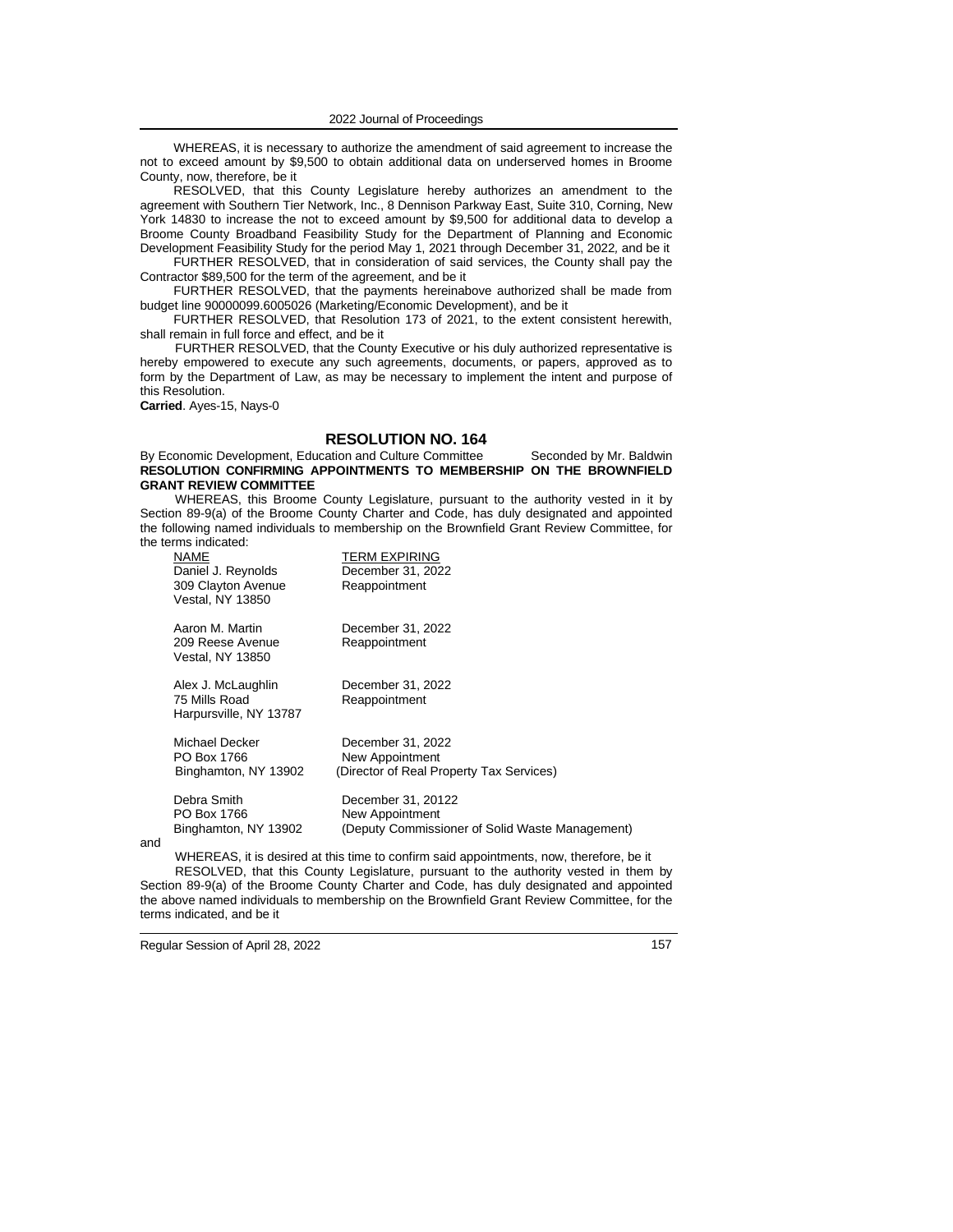FURTHER RESOLVED, that appropriate County Departments shall, upon request of the Brownfield Grant Review Committee, provide support as may be necessary to assist the committee and to implement the Brownfield Grant Program. **Carried**. Ayes-15, Nays-0

## **RESOLUTION NO. 165**

By Finance Committee Seconded by Mr. Baldwin **RESOLUTION AUTHORIZING THE SALE OF COUNTY-OWNED PROPERTY FROM THE COUNTY 2022 CITY OF BINGHAMTON TAX SALE AUCTION**

WHEREAS, the County of Broome owns certain parcels of real property in the City of Binghamton as a result of in rem foreclosures, and

WHEREAS, this County Legislature has heretofore authorized the Director of Real Property Tax Service to sell such properties in conformity with procedures established by this Legislature and in accordance with all applicable laws, and

WHEREAS, the Director of Real Property Tax Service advises that a County 2022 City of Binghamton tax sale auction was held and all bids submitted were tabulated, now, therefore, be it

RESOLVED, that this County Legislature hereby authorizes the conveyance of certain real property from the County 2022 City of Binghamton tax sale auction to the successful bidders, as indicated on the attached Exhibit "A", and be it

FURTHER RESOLVED, that the County Executive or his duly authorized representative is hereby authorized to execute quit claim deeds, approved as to form by the Department of Law, conveying the properties listed above to the successful bidders in each such case, together with other such documents as may be necessary to implement the intent of this Resolution. **Carried**. Ayes-15, Nays-0

# **RESOLUTION NO. 166**

By Finance Committee **Seconded by Mr. Baldwin RESOLUTION AUTHORIZING THE SALE OF COUNTY-OWNED PROPERTY FROM THE COUNTY 2022 TOWN TAX SALE AUCTION**

WHEREAS, the County of Broome owns certain parcels of real property in various Towns in the County of Broome as a result of in rem foreclosures, and

WHEREAS, this County Legislature has heretofore authorized the Director of Real Property Tax Service to sell such properties in conformity with procedures established by this Legislature and in accordance with all applicable laws, and

WHEREAS, the Director of Real Property Tax Service advises that a County 2022 Town tax sale auction was held and all bids submitted were tabulated, now, therefore, be it

RESOLVED, that this County Legislature hereby authorizes the conveyance of certain real property from the County 2022 Town tax sale auction to the successful bidders, as indicated on the attached Exhibit "A", and be it

FURTHER RESOLVED, that the County Executive or his duly authorized representative is hereby authorized to execute quit claim deeds, approved as to form by the Department of Law, conveying the properties listed above to the successful bidders in each such case, together with other such documents as may be necessary to implement the intent of this Resolution. **Carried**. Ayes-15, Nays-0

## **RESOLUTION NO. 167**

By Finance Committee Seconded by Mr. Baldwin **RESOLUTION AUTHORIZING CANCELLATION OF REAL PROPERTY TAXES ON PARCELS IN THE CITY OF BINGHAMTON**

WHEREAS, it is necessary to clear the tax records on parcels of real property by virtue of the reasons stated on Exhibit "A", and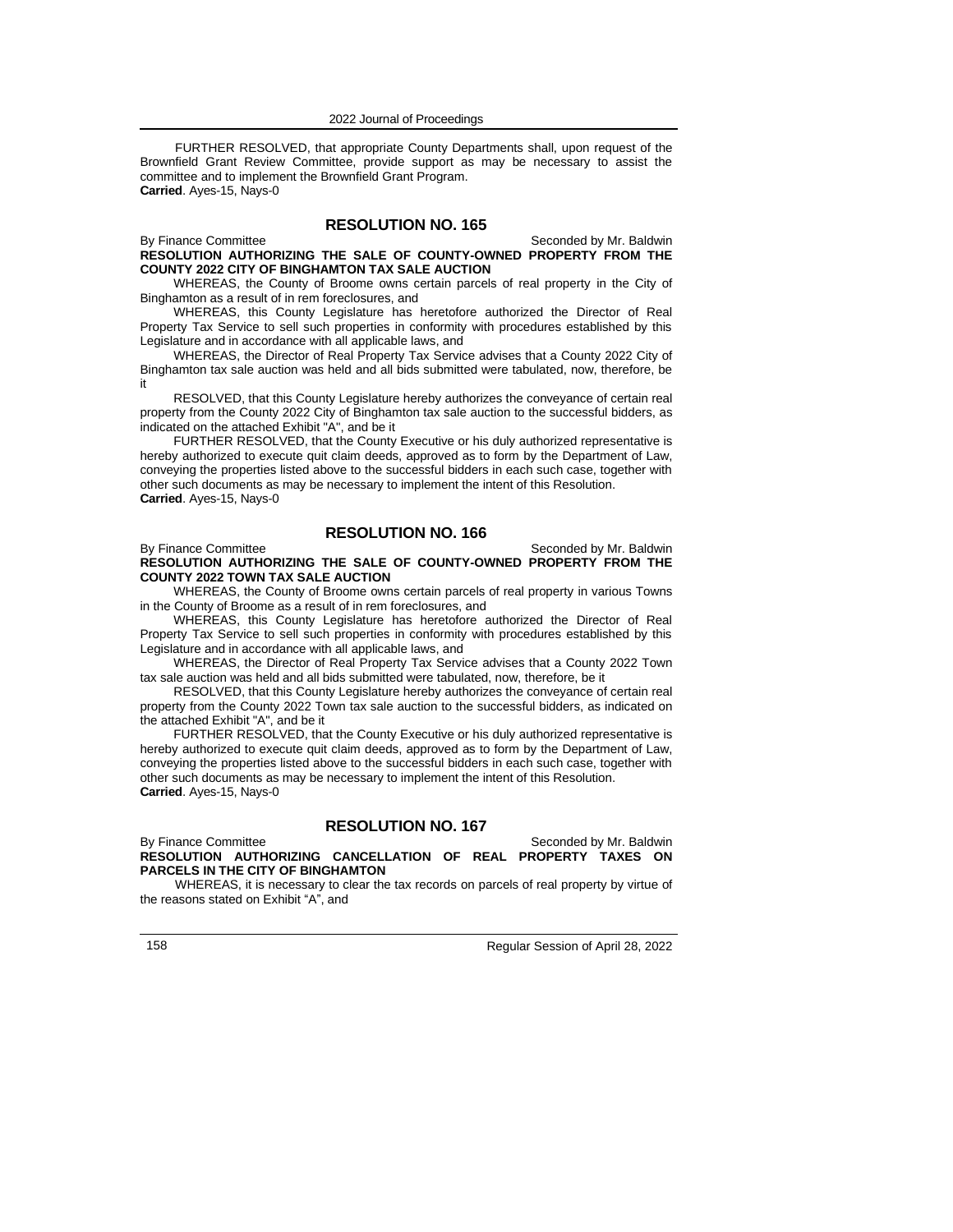WHEREAS, the Director of Real Property Tax Service is requesting authorization for the Director of the Office of Management and Budget to cancel taxes in accordance with all applicable laws for the properties listed on Exhibit "A", now, therefore, be it

RESOLVED, that this County Legislature hereby approves authorization for the Director of the Office of Management and Budget to execute any and all adjustments to tax bills, tax records and property records on the properties listed on Exhibit "A". **Carried**. Ayes-15, Nays-0

# **RESOLUTION NO. 168**

#### By Finance Committee Seconded by Mr. Baldwin **RESOLUTION APPROVING SALE OF COUNTY-OWNED PROPERTY TO THE BROOME COUNTY LAND BANK**

WHEREAS, the County of Broome now owns real property as listed on Exhibit "A", and

WHEREAS, in conformity with the procedures established by this County Legislature and in accordance with all applicable laws, the Director of Real Property Tax Services requests authorization to sell said property to the Broome County Land Bank listed on Exhibit "A", now, therefore, be it,

RESOLVED, that this County Legislature hereby authorizes the sale of County property to the Broome County Land Bank Corporation as indicated on Exhibit "A" attached herewith for the purpose of rehabilitation or demolition, and be it

FURTHER RESOLVED, that the payments hereinabove referenced shall be credited to budget line 17000001.5000517.1010 (Sale of Real Property), and be it

FURTHER RESOLVED, that the County Executive or his duly authorized representative is hereby authorized to execute quit claim deeds, approved as to form by the Department of Law, conveying the properties listed on Exhibit "A" to the Broome County Land Bank, together with other such documents as may be necessary to implement the intent of this Resolution. **Carried**. Ayes-15, Nays-0

## **RESOLUTION NO. 169**

By Finance and Health & Human Services Committees Seconded by Mr. Baldwin **RESOLUTION AUTHORIZING TRANSFER OF FUNDS FOR WILLOW POINT REHABILITATION AND NURSING CENTER**

RESOLVED, that in accordance with a request from the Administrator of Willow Point Rehabilitation and Nursing Center, in order to provide sufficient appropriations for payment of temporary nursing services for 2022, for contracts established by award for RFP 2021-008, permanent resolution number 2021-139, this County Legislature hereby authorizes the Director of Management and Budget to make the following transfer of funds:

|                          | Department | Account | <b>Project Code</b> | Title                   | Amount      |
|--------------------------|------------|---------|---------------------|-------------------------|-------------|
| FROM:                    | 27060304   | 6001000 | 2710000             | Salaries Full-Time      | \$1,200,000 |
|                          | 27060304   | 6008001 | 2710000             | <b>State Retirement</b> | \$200,000   |
|                          | 27060304   | 6008002 | 2710000             | <b>Social Security</b>  | \$150,000   |
|                          | 27060304   | 6008007 | 2710000             | Health Insurance        | \$450,000   |
| TO:                      | 27060304   | 6004410 | 2710000             | <b>Nursing Services</b> | \$2,000,000 |
| Carried. Ayes-15, Nays-0 |            |         |                     |                         |             |

Mr. Wildoner made a motion, seconded by Mr. Baker, to suspend the rules to consider Resolution 35-170.

**Motion carried**. Ayes-15, Nays-0

**RESOLUTION NO. 170**

By Finance Committee Seconded by Mr. Wildoner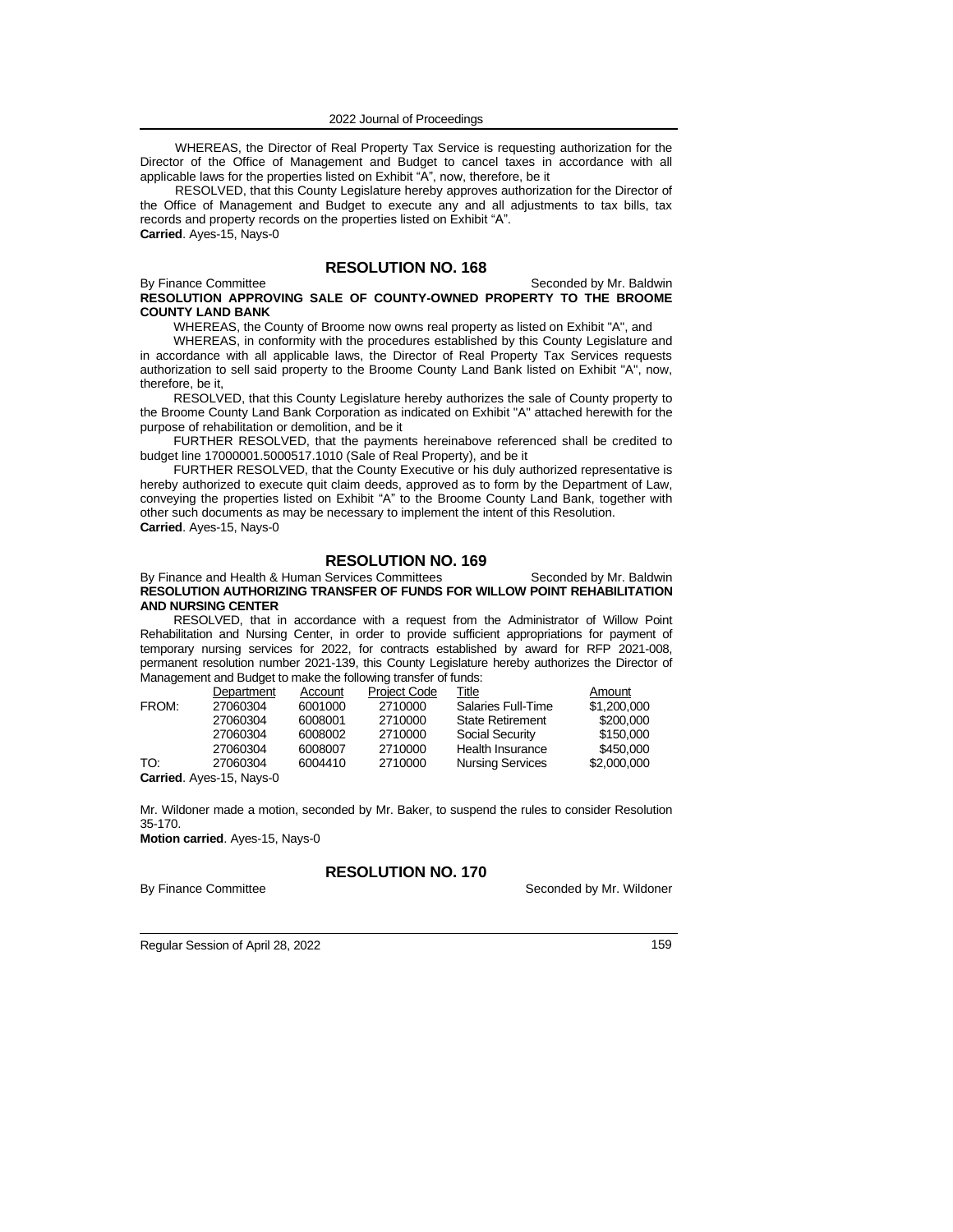**RESOLUTION OF THE LEGISLATURE OF THE COUNTY OF BROOME, ELECTING A CENTS PER GALLON RATE OF SALES AND COMPENSATING USE TAXES ON MOTOR FUEL AND DIESEL MOTOR FUEL, IN LIEU OF THE PERCENTAGE RATE OF SUCH TAXES, PURSUANT TO THE AUTHORITY OF ARTICLE 29 OF THE TAX LAW OF THE STATE OF NEW YORK**

Be it enacted by the Legislature of the County of Broome, as follows:

SECTION 1. Resolution No. 180 of 1965, is amended by adding a new section 4-B to read as follows:

Section 4-B. Cents per gallon rate of sales and compensating use taxes on motor fuel and diesel motor fuel.

Notwithstanding any provision of this enactment to the contrary, in lieu of the percentage rate of sales and compensating use taxes imposed on receipts from the retail sale of and consideration given or contracted to be given for, or for the use of, motor fuel and diesel motor fuel, such taxes shall be imposed at a rate of cents per gallon of such motor fuel or diesel motor fuel, in the manner prescribed by subdivision (m) of section 1111 of the New York Tax Law, provided that, for purposes of calculating the cents per gallon rate of tax, such receipts or consideration shall be limited to three (3) dollars per gallon of either such fuel. Provided that, if the average price of such fuels changes as described in such subdivision (m) of section 1111 of the Tax Law, the Commissioner of Taxation and Finance shall adjust the cents per gallon tax rate on such fuels in the manner prescribed in such subdivision (m) of section 1111 of the Tax Law.

SECTION 2. This resolution shall take effect June 1, 2022 and shall expire and be deemed repealed on December 1, 2022.

**Carried**. Ayes-15, Nays-0

## **LEGISLATORS COMMENTS**

Mrs. O'Brien stated that she hopes that the economy picks up and that the gas service industry passes along the savings from the gas sales tax cap.

Mrs. Myers thanked everyone for their work during the recent storm.

Mr. Flagg thanked the County Executive for his updates during the storm.

Mrs. Beebe stated that Broome County is resilient and stated that it's the best place to live in New York State.

Mrs. Kaminsky stated that it's National Crime Victims and offered her thoughts and prayers to the Spencer family for their recent loss.

Mrs. Ryan stated that this Friday is New York State Arbor Day and suggested everyone plant a tree in memory of someone special.

Mr. Reynolds commented on the County's STOP Arm Program and stated that there have been over 2,200 violations in the last year and hopes that numbers go down in the future.

Mr. Baker commended the Office of Emergency Services command center for their efforts during the recent storm.

Mr. Baldwin stated the there will be an Arbor Day Celebration Saturday at Highland Park and encouraged everyone to attend.